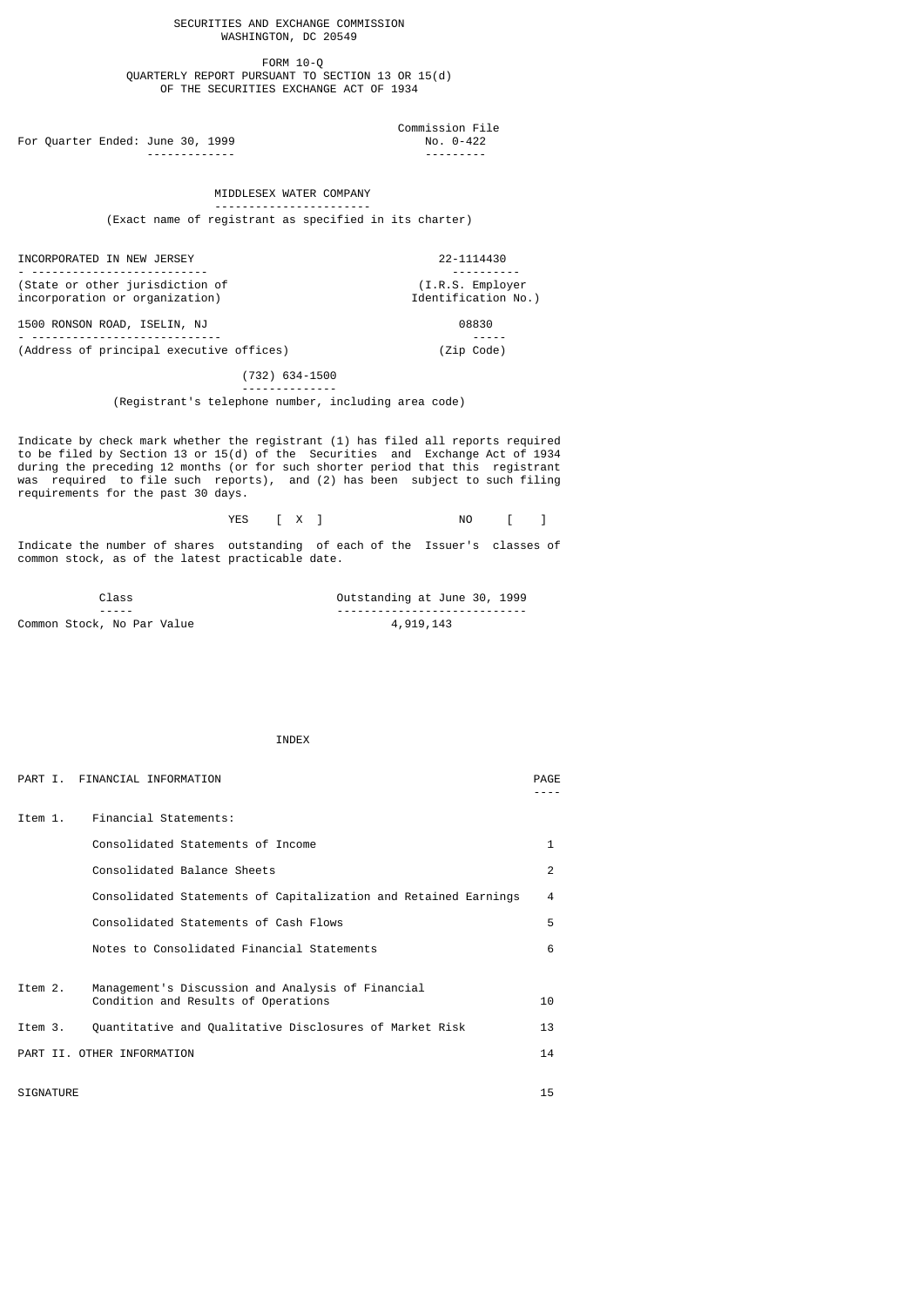# MIDDLESEX WATER COMPANY CONSOLIDATED STATEMENTS OF INCOME (Unaudited)

|                                                 |                                            | Three Months                                                    | Six Months                                |                                                                  | Twelve Months<br>Ended June 30,           |                                     |
|-------------------------------------------------|--------------------------------------------|-----------------------------------------------------------------|-------------------------------------------|------------------------------------------------------------------|-------------------------------------------|-------------------------------------|
|                                                 | 1999<br>$\sim$ $\sim$ $\sim$ $\sim$        | Ended June 30, En<br>3 1998 1999<br>$\sim$ $\sim$ $\sim$ $\sim$ | $\sim$ 100 $\pm$ 100 $\pm$                | $\frac{1}{2}$                                                    | Er<br>1999<br>$\sim$ $\sim$ $\sim$ $\sim$ | 1998<br>$\sim$ $\sim$ $\sim$ $\sim$ |
| Operating Revenues                              | \$13,812,788                               |                                                                 |                                           | \$10,591,316 \$25,492,681 \$20,360,455 \$48,190,192 \$41,381,405 |                                           |                                     |
| Operating Expenses:                             |                                            |                                                                 |                                           |                                                                  |                                           |                                     |
| Operations                                      | 6,518,377                                  | 4,732,864                                                       | 12,725,835                                | 9,321,485                                                        | 23, 211, 822                              | 18,340,870                          |
| Maintenance                                     | 605,963                                    | 438,416                                                         | 1,246,460                                 | 766,281                                                          | 2,195,536                                 | 1,734,797                           |
| Depreciation                                    | 878,049                                    | 815,639                                                         | 1,738,924                                 | 1,623,723                                                        | 3,399,870                                 | 3, 179, 455                         |
| Other Taxes                                     | 1,762,473                                  |                                                                 | 1,499,787 3,292,322                       | 2,914,244                                                        | 6,479,797                                 | 5,874,888                           |
| Federal Income Taxes                            | 1,067,082                                  | 836,439                                                         | 1,562,280                                 |                                                                  | 1,518,689 3,042,879                       | 3,298,780                           |
| Total Operating Expenses                        | 10,831,944<br>.                            | 8,323,145                                                       | 20,565,821<br><u> - - - - - - - - - -</u> | 16, 144, 422                                                     | 38,329,904                                | 32, 428, 790                        |
|                                                 |                                            |                                                                 |                                           |                                                                  |                                           |                                     |
| Operating Income:                               | 2,980,844                                  |                                                                 | 2, 268, 171 4, 926, 860                   | 4,216,033                                                        | 9,860,288                                 | 8,952,615                           |
| Allowance for Funds Used During Construction    | 590,614                                    |                                                                 | 1,076,836                                 |                                                                  | 1,774,824                                 | 487,897                             |
| Other-Net                                       | 170,026<br><u>.</u>                        | 218, 253<br>245, 148                                            | 383,004                                   | 352,056<br>284,255<br>----------                                 |                                           | $844,071$ 367,585                   |
| Total Other Income                              | 760,640                                    | 463,401                                                         | 1,459,840                                 |                                                                  | 636, 311 2, 618, 895 855, 482             |                                     |
| Income Before Interest Charges                  | 3,741,484                                  |                                                                 | 2,731,572 6,386,700                       | 4,852,344                                                        | 12,479,183                                | 9,808,097                           |
| Interest Charges                                | 1,169,463<br><u> - - - - - - - - - - -</u> |                                                                 | 1, 157, 564 2, 321, 470<br><u> </u>       | 2,015,085                                                        | 4,729,986                                 | 3,702,777                           |
| Net Income                                      | 2,572,021                                  | 1,574,008                                                       | 4,065,230                                 | 2,837,259                                                        | 7,749,197                                 | 6,105,320                           |
| Preferred Stock Dividend Requirements           | 79,696                                     | 79,696                                                          | 159,393                                   | 159,393                                                          | 318,786                                   | 305,957                             |
| Earnings Applicable to Common Stock             | \$2,492,325<br>==========                  | \$1,494,312<br>==========                                       | 3,905,837<br>=========                    | 2,677,866<br>=========                                           | \$7,430,411<br>==========                 | \$5,799,363                         |
| Earnings per share of Common Stock<br>Basic     | \$0.51                                     | \$ 0.34                                                         | \$0.80                                    | \$0.62                                                           | \$1.60                                    | \$1.35                              |
| Diluted                                         | \$0.50                                     | $\mathbf{s}$<br>0.34                                            | \$0.79                                    | \$0.62                                                           | \$1.58                                    | \$1.34                              |
| Average Number of<br>Common Shares Outstanding: |                                            |                                                                 |                                           |                                                                  |                                           |                                     |
| Basic                                           |                                            | 4,913,299 4,330,025 4,907,683                                   |                                           | 4,310,462                                                        | 4,650,036                                 | 4, 281, 191                         |
| Diluted                                         | 5, 139, 725                                | 4,556,451 5,134,109                                             |                                           | 4,536,888                                                        | 4,876,462                                 | 4,507,673                           |
| Cash Dividends Paid per Common Share            | $$0.29$ $1/2$                              | $$0.28$ $1/2$                                                   | \$0.59                                    | \$0.57                                                           | \$1.17                                    | \$1.13 1/2                          |

 $-1-1-1-1-1$ See notes to Consolidated Financial Statements.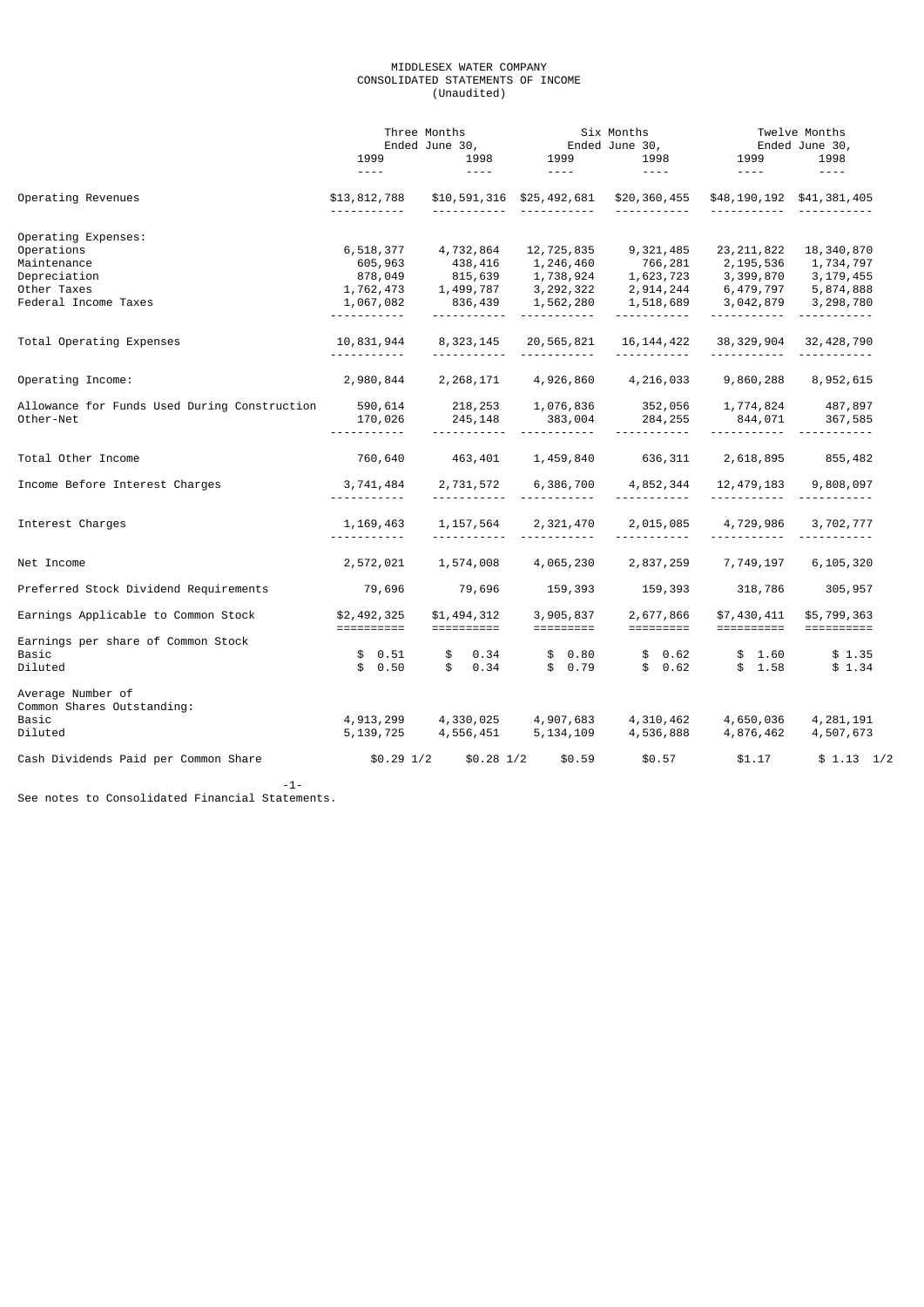## MIDDLESEX WATER COMPANY CONSOLIDATED BALANCE SHEETS

# ASSETS AND OTHER DEBITS

|                                                                                  | June 30,<br>1999<br><u>.</u>  | December 31,<br>1998            |
|----------------------------------------------------------------------------------|-------------------------------|---------------------------------|
|                                                                                  | (unaudited)                   |                                 |
| UTILITY PLANT:                                                                   |                               |                                 |
| Water Production                                                                 | \$28,060,610                  | \$28,154,961                    |
| Transmission and Distribution                                                    | 119,708,883<br>19, 407, 552   | 118, 234, 900<br>19,300,406     |
| Construction Work in Progress                                                    | 35, 125, 711<br><u>.</u>      | 25,794,061<br>------------      |
| TOTAL                                                                            | 202, 302, 756                 | 191, 484, 328                   |
| Less Accumulated Depreciation                                                    | 33, 453, 747<br><u>.</u>      | 32, 367, 936<br><u>.</u>        |
| UTILITY PLANT-NET                                                                | 168,849,009                   | 159, 116, 392                   |
|                                                                                  | .                             | ----------                      |
| $\texttt{NONUTILITY}$ ASSETS-NET                                                 | 4,059,779                     | 3,710,437<br><u>.</u> .         |
| <b>CURRENT ASSETS:</b>                                                           |                               |                                 |
| Cash and Cash Equivalents                                                        | 8,653,606                     | 9,388,822                       |
| Temporary Cash Investments-Restricted<br>Accounts Receivable (net of allowance   | 2,816,857                     | 9,776,072                       |
| for doubtful accounts)                                                           | 6,179,818                     | 4,886,067                       |
| Unbilled Revenues                                                                | 3, 117, 650                   | 2, 298, 148                     |
| Materials and Supplies (at average cost)<br>Prepayments and Other Current Assets | 1,050,554<br>470,490          | 906,866<br>528,348              |
|                                                                                  | <u>.</u>                      | <u>.</u>                        |
| TOTAL CURRENT ASSETS                                                             | 22, 288, 975                  | 27,784,323                      |
|                                                                                  | <u>.</u>                      | <u> - - - - - - - - - - - -</u> |
| DEFERRED CHARGES:                                                                |                               |                                 |
| Unamortized Debt Expense<br>Preliminary Survey and Investigation Charges         | 3,077,136<br>344,983          | 3, 143, 384<br>276,202          |
| Regulatory Assets                                                                |                               |                                 |
| Income Taxes                                                                     | 5,863,752                     | 5,788,752                       |
| Post Retirement Costs                                                            | 1,170,988<br>2,323,446        | 1,214,092<br>2,467,674          |
|                                                                                  | <u>.</u>                      | <u>.</u>                        |
| TOTAL DEFERRED CHARGES                                                           | 12,780,305                    | 12,890,104                      |
|                                                                                  | <u>.</u>                      |                                 |
| TOTAL                                                                            | \$207,978,068<br>============ | \$203,501,256<br>============   |

See Notes to Consolidated Financial Statements.

-2-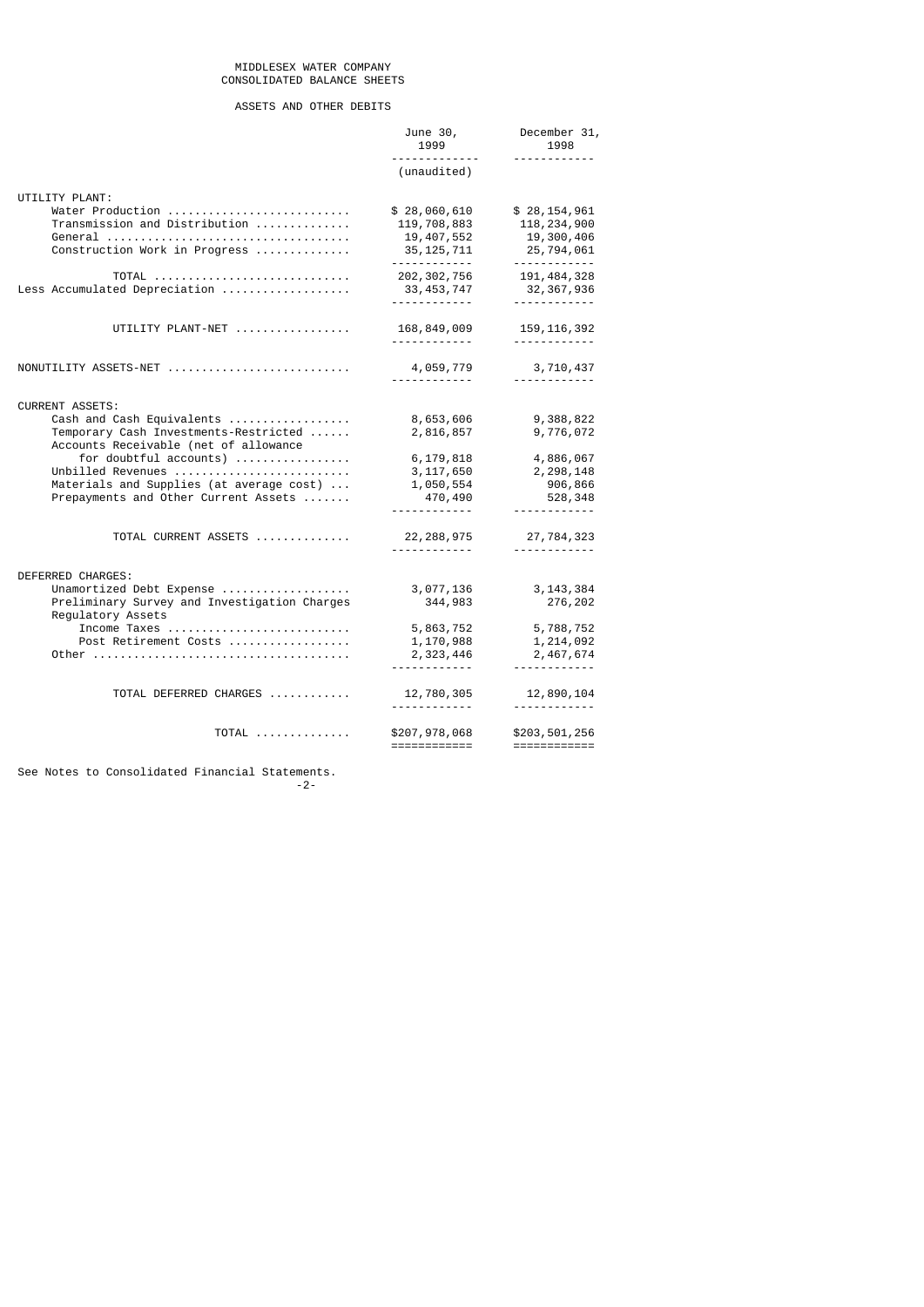## MIDDLESEX WATER COMPANY CONSOLIDATED BALANCE SHEETS

# LIABILITIES AND OTHER CREDITS

|                                                         | June 30,<br>1999<br><u>.</u>  | December 31,<br>1998<br><u>.</u>                                                                                                                                                                                                                                                                                                                                                                                                                                                                        |
|---------------------------------------------------------|-------------------------------|---------------------------------------------------------------------------------------------------------------------------------------------------------------------------------------------------------------------------------------------------------------------------------------------------------------------------------------------------------------------------------------------------------------------------------------------------------------------------------------------------------|
|                                                         | (Unaudited)                   |                                                                                                                                                                                                                                                                                                                                                                                                                                                                                                         |
| CAPITALIZATION (see accompanying statements)            | \$151,240,626                 | \$149,756,614                                                                                                                                                                                                                                                                                                                                                                                                                                                                                           |
| <b>CURRENT LIABILITIES:</b>                             |                               |                                                                                                                                                                                                                                                                                                                                                                                                                                                                                                         |
| Current Portion of Long-term Debt                       | 89,083                        | 71,730                                                                                                                                                                                                                                                                                                                                                                                                                                                                                                  |
| Notes Payable                                           | 3,000,000                     | 1,000,000                                                                                                                                                                                                                                                                                                                                                                                                                                                                                               |
| Accounts Payable                                        | 1,850,127                     | 3, 373, 595                                                                                                                                                                                                                                                                                                                                                                                                                                                                                             |
| Taxes Accrued                                           | 6,014,103                     | 5,220,669                                                                                                                                                                                                                                                                                                                                                                                                                                                                                               |
| Interest Accrued                                        | 1,739,185                     | 1,701,330                                                                                                                                                                                                                                                                                                                                                                                                                                                                                               |
|                                                         | 1,962,405                     | 1,832,737                                                                                                                                                                                                                                                                                                                                                                                                                                                                                               |
|                                                         |                               |                                                                                                                                                                                                                                                                                                                                                                                                                                                                                                         |
| TOTAL CURRENT LIABILITIES                               | 14,654,903                    | 13,200,061                                                                                                                                                                                                                                                                                                                                                                                                                                                                                              |
|                                                         |                               |                                                                                                                                                                                                                                                                                                                                                                                                                                                                                                         |
|                                                         |                               |                                                                                                                                                                                                                                                                                                                                                                                                                                                                                                         |
| DEFERRED CREDITS:<br>Customer Advances for Construction |                               |                                                                                                                                                                                                                                                                                                                                                                                                                                                                                                         |
| Accumulated Deferred Investment Tax Credits             | 11, 221, 957<br>2,129,546     | 11, 275, 660<br>2,165,384                                                                                                                                                                                                                                                                                                                                                                                                                                                                               |
| Accumulated Deferred Federal Income Taxes.              | 11,904,117                    | 12,070,474                                                                                                                                                                                                                                                                                                                                                                                                                                                                                              |
| Employee Benefit Plans                                  | 4,260,138                     | 3,762,516                                                                                                                                                                                                                                                                                                                                                                                                                                                                                               |
|                                                         | 1,140,322                     | 791,460                                                                                                                                                                                                                                                                                                                                                                                                                                                                                                 |
|                                                         |                               | <u>.</u>                                                                                                                                                                                                                                                                                                                                                                                                                                                                                                |
|                                                         |                               |                                                                                                                                                                                                                                                                                                                                                                                                                                                                                                         |
| TOTAL DEFERRED CREDITS                                  | 30,656,080                    | 30,065,494                                                                                                                                                                                                                                                                                                                                                                                                                                                                                              |
|                                                         |                               |                                                                                                                                                                                                                                                                                                                                                                                                                                                                                                         |
| CONTRIBUTIONS IN AID OF CONSTRUCTION                    | 11, 426, 459                  | 10,479,087                                                                                                                                                                                                                                                                                                                                                                                                                                                                                              |
|                                                         |                               |                                                                                                                                                                                                                                                                                                                                                                                                                                                                                                         |
| TOTAL                                                   | \$207,978,068<br>============ | \$203,501,256<br>$\begin{array}{cccccccccc} \multicolumn{2}{c}{} & \multicolumn{2}{c}{} & \multicolumn{2}{c}{} & \multicolumn{2}{c}{} & \multicolumn{2}{c}{} & \multicolumn{2}{c}{} & \multicolumn{2}{c}{} & \multicolumn{2}{c}{} & \multicolumn{2}{c}{} & \multicolumn{2}{c}{} & \multicolumn{2}{c}{} & \multicolumn{2}{c}{} & \multicolumn{2}{c}{} & \multicolumn{2}{c}{} & \multicolumn{2}{c}{} & \multicolumn{2}{c}{} & \multicolumn{2}{c}{} & \multicolumn{2}{c}{} & \multicolumn{2}{c}{} & \mult$ |

See Notes to Consolidated Financial Statements.

-3-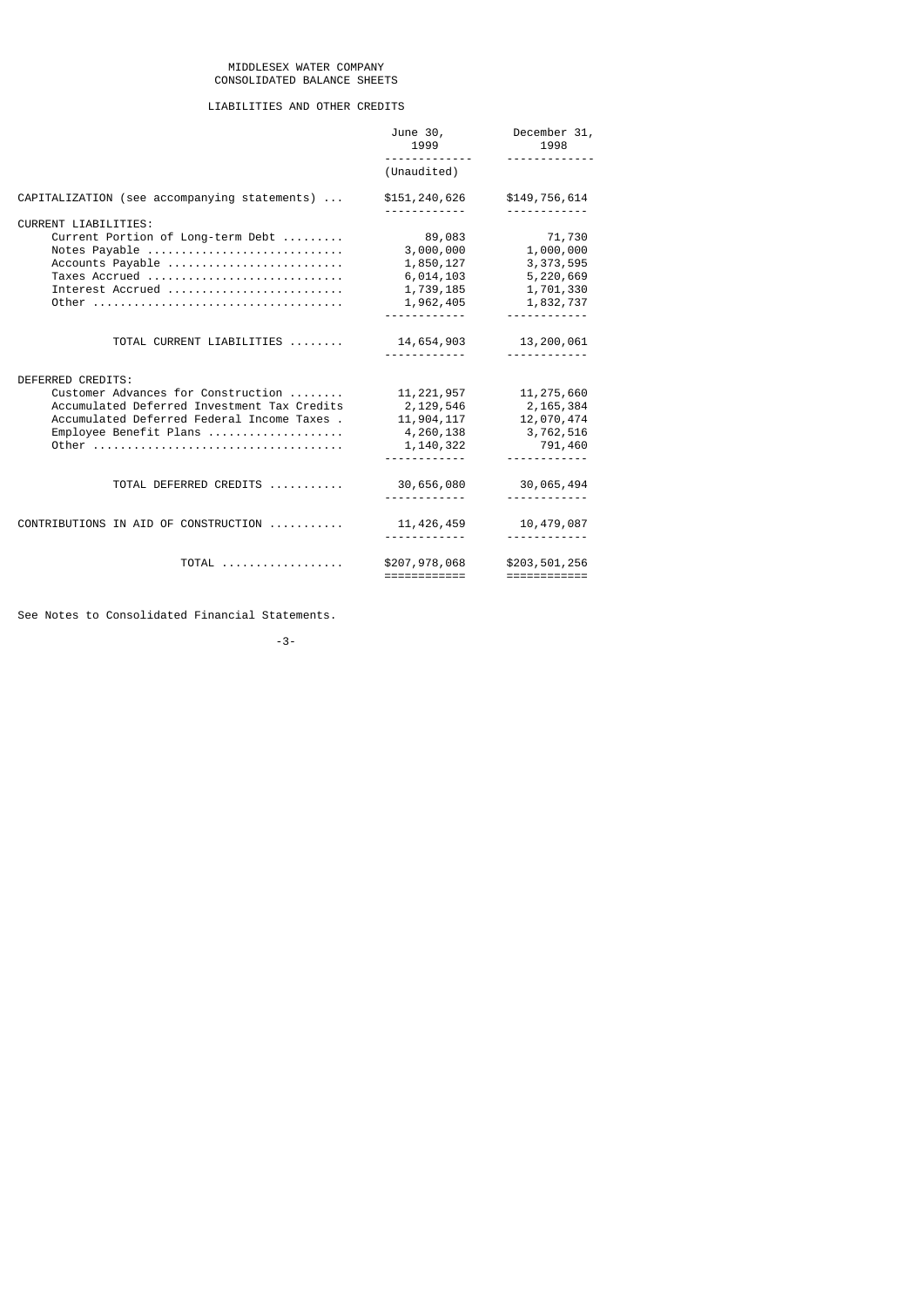# MIDDLESEX WATER COMPANY CONSOLIDATED STATEMENTS OF CAPITALIZATION AND RETAINED EARNINGS

|                                                                       | June 30,<br>1999                | December 31,<br>1998<br><u> - - - - - - - - - - - - - -</u> |
|-----------------------------------------------------------------------|---------------------------------|-------------------------------------------------------------|
|                                                                       | (Unaudited)                     |                                                             |
| CAPITALIZATION:                                                       |                                 |                                                             |
| Common Stock, No Par Value                                            |                                 |                                                             |
| Shares Authorized - 10,000,000                                        |                                 |                                                             |
| Shares Outstanding - 1999 - 4, 919, 143; 1998 - 4, 897, 069           | \$46,068,722                    | \$45,507,172                                                |
|                                                                       | 22,184,943                      | 21, 222, 294                                                |
|                                                                       |                                 | <u>.</u>                                                    |
|                                                                       |                                 | 66,729,466                                                  |
|                                                                       | 68, 253, 665<br>------------    | <u> - - - - - - - - - - - - -</u>                           |
| Cumulative Preference Stock, No Par Value                             |                                 |                                                             |
| Shares Authorized - 100,000; Shares Outstanding - None                |                                 |                                                             |
| Cumulative Preferred Stock, No Par Value, Shares Authorized - 149,980 |                                 |                                                             |
| Convertible:                                                          |                                 |                                                             |
| Shares Outstanding, $$7.00$ Series - 14,881                           | 1,562,505                       | 1,562,505                                                   |
|                                                                       | 2,331,430                       | 2,331,430                                                   |
| Nonredeemable:                                                        |                                 |                                                             |
| Shares Outstanding, $$7.00$ Series - $1,017$                          | 101,700                         | 101,700                                                     |
| Shares Outstanding, $$4.75$ Series - 10,000                           | 1,000,000                       | 1,000,000                                                   |
|                                                                       | <u> - - - - - - - - - - - -</u> | .                                                           |
| TOTAL CUMULATIVE PREFERRED STOCK                                      | 4,995,635                       | 4,995,635                                                   |
|                                                                       | <u></u>                         |                                                             |
| Long-term Debt:                                                       |                                 |                                                             |
| 8.02% Amortizing Secured Note, due December 20, 2021                  | 3,395,409                       | 3, 418, 243                                                 |
| First Mortgage Bonds:                                                 |                                 |                                                             |
| 7.25%, Series R, due July 1, 2021                                     | 6,000,000                       | 6,000,000                                                   |
| 5.20%, Series S, due October 1, 2022                                  | 12,000,000                      | 12,000,000                                                  |
| 5.25%, Series T, due October 1, 2023                                  | 6,500,000                       | 6,500,000                                                   |
| 6.40%, Series U, due February 1, 2009                                 | 15,000,000                      | 15,000,000                                                  |
| 5.25%, Series V, due February 1, 2029                                 | 10,000,000                      | 10,000,000                                                  |
| 5.35%, Series W, due February 1, 2038                                 | 23,000,000                      | 23,000,000                                                  |
| 0.00%, Series X, due August 1, 2018                                   | 1,050,000                       | 1,050,000                                                   |
| 4.53%, Series Y, due August 1, 2018                                   | 1,135,000                       | 1,135,000                                                   |
|                                                                       |                                 |                                                             |
| SUBTOTAL LONG-TERM DEBT                                               | 78,080,409                      | 78,103,243                                                  |
|                                                                       |                                 | <u></u>                                                     |
| Less: Current Portion of Long-term Debt                               | (89,083)                        | (71, 730)                                                   |
|                                                                       | <u></u>                         | <u></u>                                                     |
| TOTAL LONG-TERM DEBT                                                  | 77,991,326                      | 78,031,513                                                  |
|                                                                       |                                 |                                                             |
| TOTAL CAPITALIZATION                                                  | \$151, 240, 626                 | \$149,756,614                                               |
|                                                                       | =============                   | =============                                               |
|                                                                       |                                 |                                                             |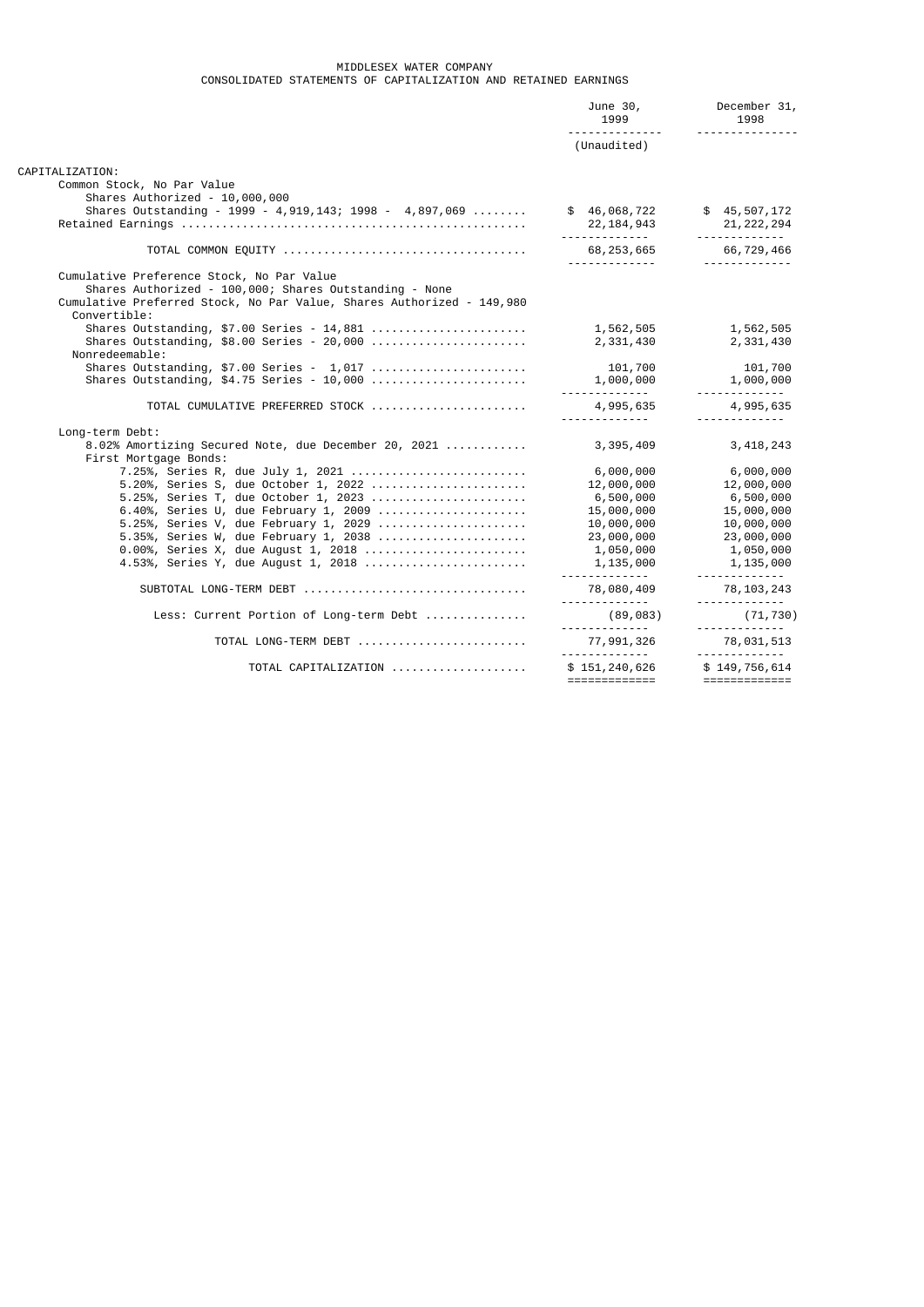|                                | Six Months Ended<br>June 30,<br>1999 | Year Ended<br>December 31,<br>1998 |
|--------------------------------|--------------------------------------|------------------------------------|
|                                |                                      |                                    |
|                                | (Unaudited)                          |                                    |
| RETAINED EARNINGS:             |                                      |                                    |
| BALANCE AT BEGINNING OF PERIOD | \$21,222,294                         | \$20,087,065                       |
| Net Income                     | 4,065,230                            | 6,521,226                          |
|                                |                                      | ------                             |
| TOTAL                          | 25, 287, 524                         | 26,608,291                         |
|                                |                                      |                                    |
| Cash Dividends:                |                                      |                                    |
| Cumulative Preferred Stock     | 159,393                              | 318,751                            |
| Common Stock                   | 2,893,889                            | 4,987,013                          |
| Common Stock Expenses          | 49,299                               | 80,233                             |
|                                |                                      |                                    |
| TOTAL DEDUCTIONS               | 3, 102, 581                          | 5,385,997                          |
|                                |                                      |                                    |
| BALANCE AT END OF PERIOD       | \$22,184,943                         | \$21,222,294                       |
|                                |                                      |                                    |

See Notes to Consolidated Financial Statements.

-4-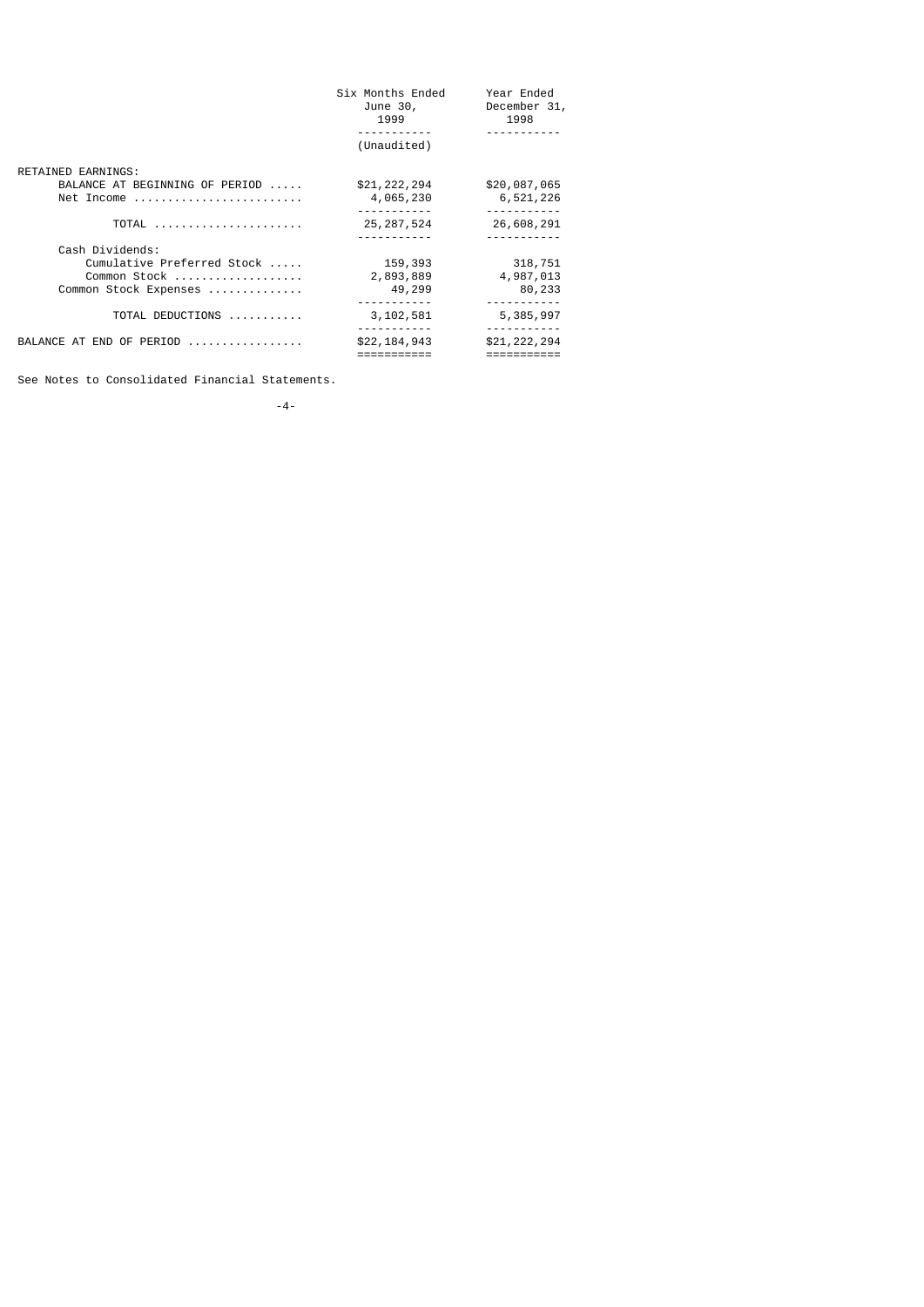### MIDDLESEX WATER COMPANY CONSOLIDATED STATEMENTS OF CASH FLOWS (Unaudited)

|                                       |                                                                                      | 1999              | Six Months Ended June 30,<br>1998<br><u>.</u>        | Twelve Months Ended June 30,<br>1999<br>.    | 1998                   |
|---------------------------------------|--------------------------------------------------------------------------------------|-------------------|------------------------------------------------------|----------------------------------------------|------------------------|
| CASH FLOWS FROM OPERATING ACTIVITIES: |                                                                                      |                   |                                                      |                                              |                        |
|                                       | Adjustments to Reconcile Net Income to<br>Net Cash Provided by Operating Activities: | \$4,065,230       | \$2,837,259                                          | \$ 7,749,197                                 | \$6, 105, 320          |
|                                       | Depreciation                                                                         |                   | $1,738,924$ $1,623,723$ $3,399,870$                  |                                              | 3,179,455              |
|                                       | Provision for Deferred Income Taxes                                                  |                   | $(241, 357)$ $220, 216$ $(326, 597)$                 |                                              | 636,571                |
|                                       | Allowance for Funds Used During Construction                                         |                   | $(1, 076, 836)$ (352,056)                            | (1, 774, 824)                                | (487, 897)             |
|                                       | Changes in Current Assets and Liabilities:                                           |                   |                                                      |                                              |                        |
|                                       | Accounts Receivable                                                                  | (1, 293, 751)     | (1,072,704)                                          | (1, 312, 254)                                | (622, 194)             |
|                                       | Accounts Payable                                                                     | (1, 523, 468)     | (815, 042)                                           | (525,864)                                    | 281,903                |
|                                       | Accrued Taxes                                                                        |                   | 793,434 447,997                                      | 424,017                                      | 495,875                |
|                                       | Accrued Interest                                                                     |                   | 37,855 415,810                                       | 139,814                                      | 422,447                |
|                                       | Unbilled Revenues                                                                    | (819, 502)        | (381, 245)                                           | $(560, 471)$ (68, 345)                       |                        |
|                                       | Employee Benefit Plans                                                               | 497,622           | 478,780                                              | 1,034,122                                    |                        |
|                                       | 0ther-Net                                                                            | 220,125           |                                                      |                                              | 1,056,187<br>739,118   |
|                                       |                                                                                      |                   | 106,067 1,059,662<br><u> - - - - - - - - - - - -</u> | <u> - - - - - - - - - - - -</u>              |                        |
|                                       |                                                                                      |                   | 3,508,805<br><u> - - - - - - - - - - - -</u>         | 9,306,672<br><u> - - - - - - - - - - -</u> - | 11,738,440<br><u>.</u> |
|                                       |                                                                                      |                   |                                                      |                                              |                        |
| CASH FLOWS FROM INVESTING ACTIVITIES: |                                                                                      |                   |                                                      |                                              |                        |
|                                       | Utility Plant Expenditures*                                                          | (10, 380, 376)    | (10, 292, 634)                                       | (26, 363, 023)                               | (17, 902, 865)         |
|                                       | Cash from Acquisition of Subsidiary                                                  | <b>Contractor</b> | $\sim$ $\sim$ $ \sim$                                | and the state of the state of the            | 158,436                |
|                                       | Note Receivable                                                                      | 33,472            | $(1,664,224)$ 78,631 $(1,658,261)$                   |                                              |                        |
|                                       | Preliminary Survey and Investigation Charges                                         | (68, 781)         |                                                      | $(1,386)$ $(129,947)$                        | (22, 696)              |
|                                       |                                                                                      | (4, 962)          | (333, 892)                                           | (325, 675)                                   | (1, 432, 714)          |
|                                       | NET CASH USED IN INVESTING ACTIVITIES                                                | (10, 420, 647)    | $(12, 292, 136)$ $(26, 740, 014)$                    |                                              | (20, 858, 100)         |
|                                       |                                                                                      |                   |                                                      |                                              |                        |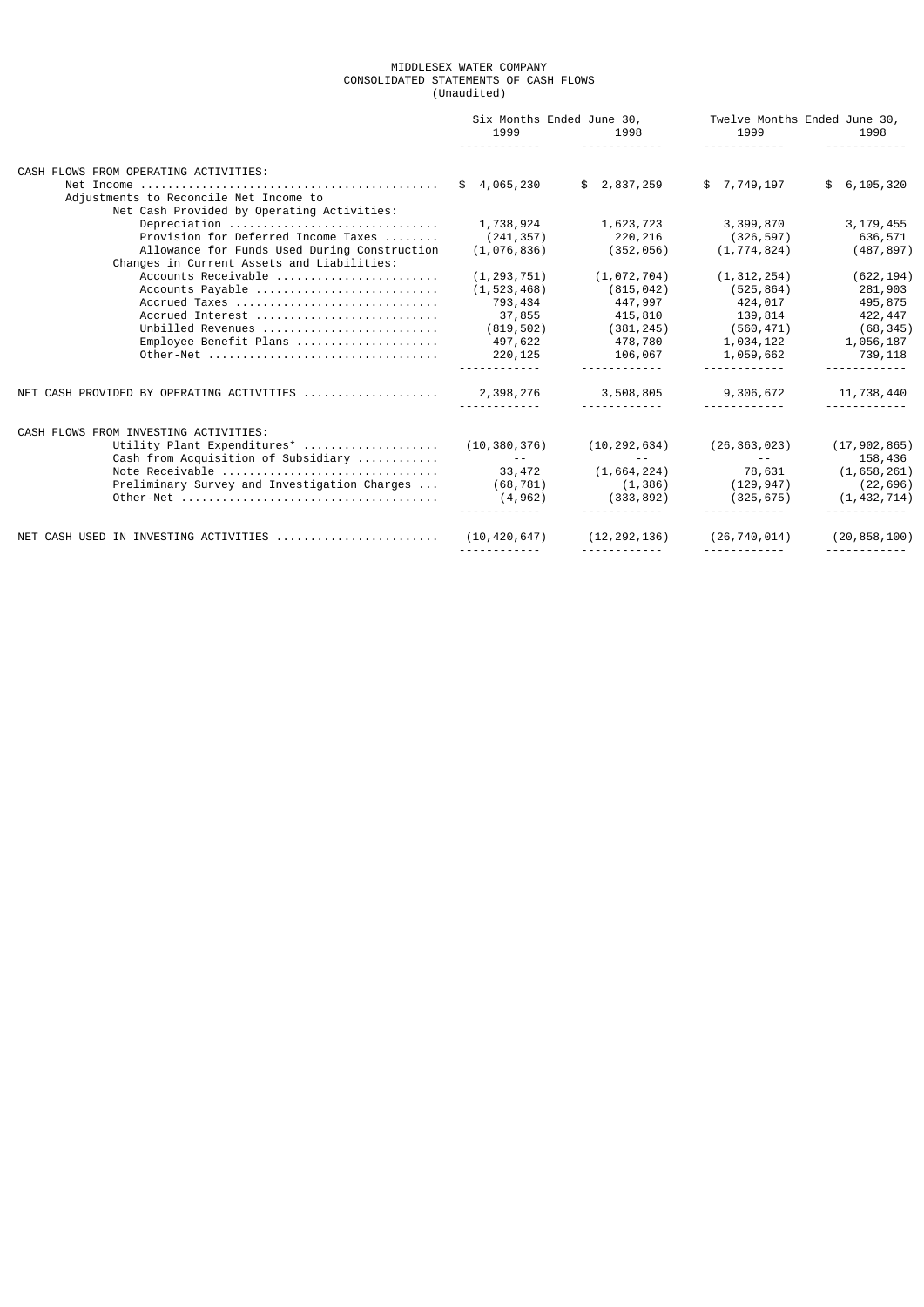|                                                                                                                                 | Six Months Ended June 30,<br>1999 | 1998                       | Twelve Months Ended June 30,<br>1999<br><u>.</u>                                                                                                                                                                                                                                                                                                                                                                                                                                                      | 1998                        |
|---------------------------------------------------------------------------------------------------------------------------------|-----------------------------------|----------------------------|-------------------------------------------------------------------------------------------------------------------------------------------------------------------------------------------------------------------------------------------------------------------------------------------------------------------------------------------------------------------------------------------------------------------------------------------------------------------------------------------------------|-----------------------------|
| CASH FLOWS FROM FINANCING ACTIVITIES:                                                                                           |                                   |                            |                                                                                                                                                                                                                                                                                                                                                                                                                                                                                                       |                             |
| Redemption of Long-term Debt                                                                                                    | (22, 834)                         | (20,876)                   | (44, 668)                                                                                                                                                                                                                                                                                                                                                                                                                                                                                             | (43, 569)                   |
| Proceeds from Issuance of Long-term Debt                                                                                        | <b>Contract Contract</b>          | 23,000,000                 | 2,185,000                                                                                                                                                                                                                                                                                                                                                                                                                                                                                             | 23,000,000                  |
| Short-term Bank Borrowings                                                                                                      | 2,000,000                         | 3,912,231                  | (1, 476, 932)                                                                                                                                                                                                                                                                                                                                                                                                                                                                                         | 3,912,231                   |
| Deferred Debt Issuance Expenses                                                                                                 | (1, 864)                          | (474, 096)                 | (29, 968)                                                                                                                                                                                                                                                                                                                                                                                                                                                                                             | (474, 096)                  |
| Temporary Cash Investments-Restricted                                                                                           | 6,959,215                         | (16, 524, 330)             | 13,926,260                                                                                                                                                                                                                                                                                                                                                                                                                                                                                            | (16, 524, 989)              |
| Proceeds from Issuance of Common Stock-Net                                                                                      | 512,251                           | 1,526,875                  | 13,273,832                                                                                                                                                                                                                                                                                                                                                                                                                                                                                            | 2,153,663                   |
| Payment of Common Dividends                                                                                                     | (2,893,889)                       | (2, 455, 537)              | (5, 425, 365)                                                                                                                                                                                                                                                                                                                                                                                                                                                                                         | (4, 856, 883)               |
| Payment of Preferred Dividends                                                                                                  | (159, 393)                        | (159, 358)                 | (318, 786)                                                                                                                                                                                                                                                                                                                                                                                                                                                                                            | (319, 256)                  |
| Construction Advances and Contributions-Net                                                                                     | 893,669                           | (47,556)                   | 1,510,259                                                                                                                                                                                                                                                                                                                                                                                                                                                                                             | 302,045                     |
|                                                                                                                                 |                                   |                            |                                                                                                                                                                                                                                                                                                                                                                                                                                                                                                       |                             |
| NET CASH PROVIDED BY FINANCING ACTIVITIES                                                                                       | 7, 287, 155                       | 8,757,353                  | 23,599,632                                                                                                                                                                                                                                                                                                                                                                                                                                                                                            | 7,149,146                   |
|                                                                                                                                 |                                   | (25, 978)                  | 6, 166, 290                                                                                                                                                                                                                                                                                                                                                                                                                                                                                           | (1, 970, 514)               |
| CASH AND CASH EQUIVALENTS AT BEGINNING OF PERIOD  9,388,822                                                                     |                                   | 2,513,294                  | 2,487,316                                                                                                                                                                                                                                                                                                                                                                                                                                                                                             | 4,457,830                   |
|                                                                                                                                 |                                   |                            |                                                                                                                                                                                                                                                                                                                                                                                                                                                                                                       |                             |
| CASH AND CASH EQUIVALENTS AT END OF PERIOD                                                                                      | \$8,653,606<br>============       | \$2,487,316                | \$8,653,606<br>$\begin{array}{cccccccccc} \multicolumn{2}{c}{} & \multicolumn{2}{c}{} & \multicolumn{2}{c}{} & \multicolumn{2}{c}{} & \multicolumn{2}{c}{} & \multicolumn{2}{c}{} & \multicolumn{2}{c}{} & \multicolumn{2}{c}{} & \multicolumn{2}{c}{} & \multicolumn{2}{c}{} & \multicolumn{2}{c}{} & \multicolumn{2}{c}{} & \multicolumn{2}{c}{} & \multicolumn{2}{c}{} & \multicolumn{2}{c}{} & \multicolumn{2}{c}{} & \multicolumn{2}{c}{} & \multicolumn{2}{c}{} & \multicolumn{2}{c}{} & \mult$ | \$2,487,316<br>============ |
| * Excludes Allowance for Funds Used During Construction                                                                         |                                   |                            |                                                                                                                                                                                                                                                                                                                                                                                                                                                                                                       |                             |
| SUPPLEMENTAL DISCLOSURE OF CASH FLOWS INFORMATION:<br>Cash Paid During the Period for:<br>Interest (net of amounts capitalized) | \$1,124,063<br>\$1,514,400        | \$1,283,663<br>\$1,300,000 | \$ 2,650,978<br>\$3,377,375                                                                                                                                                                                                                                                                                                                                                                                                                                                                           | \$2,753,645<br>\$2,501,500  |
| See Notes to Consolidated Financial Statements.                                                                                 |                                   |                            |                                                                                                                                                                                                                                                                                                                                                                                                                                                                                                       |                             |

-5-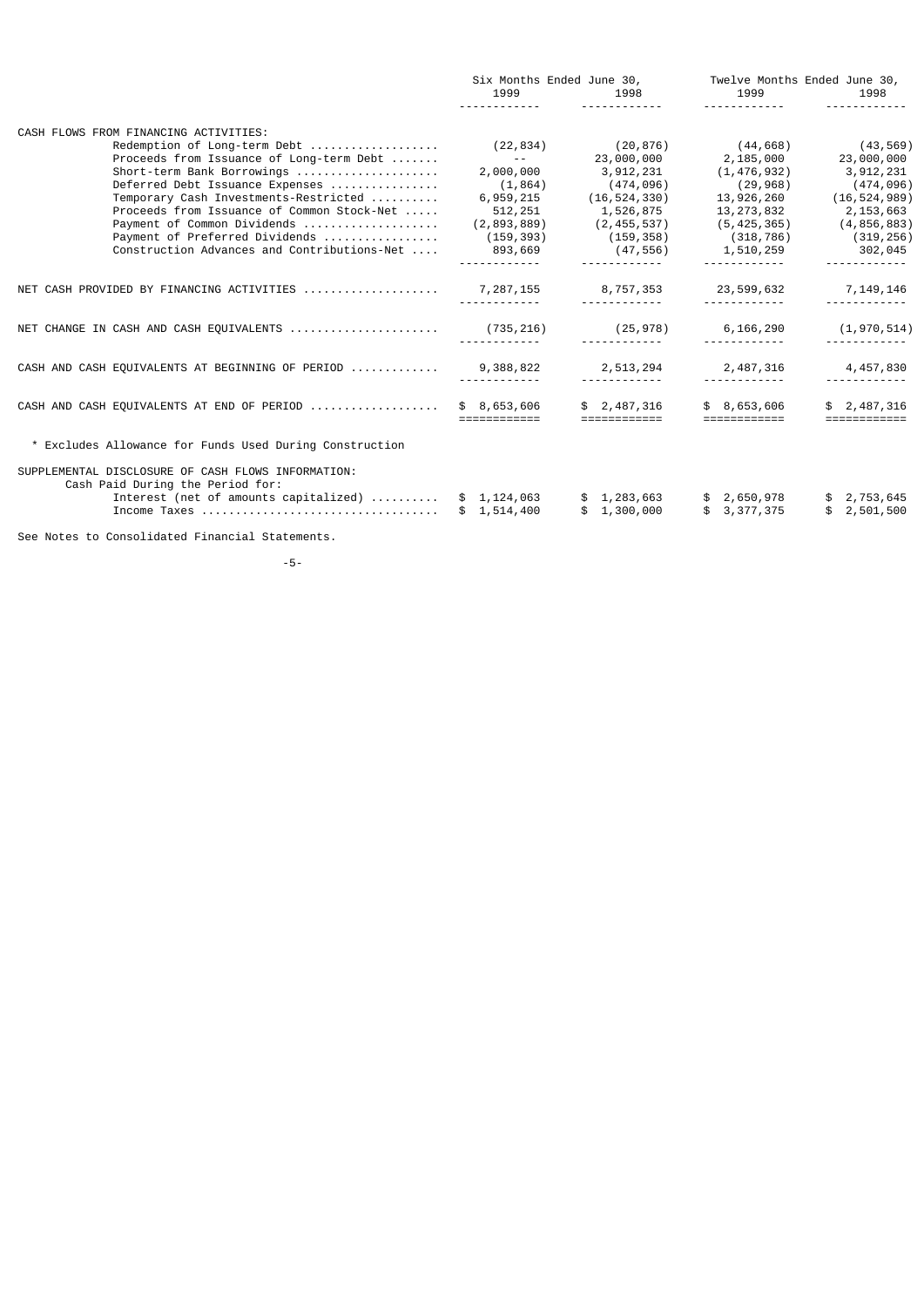# Note 1 - Summary of Significant Accounting Policies

Organization - Middlesex Water Company (Middlesex) is the parent company and sole shareholder of Tidewater Utilities, Inc. (Tidewater), Pinelands Water Company, Pinelands Wastewater Company, Utility Service Affiliates, Inc. (USA), and Utility Service Affiliates (Perth Amboy) Inc. (USA-PA). Public Water Supply Company, Inc. (Public) and White Marsh Environmental Systems, Inc., are wholly owned subsidiaries of Tidewater. The financial statements for Middlesex and its wholly owned subsidiaries (the Company) are reported on a consolidated basis. All intercompany accounts and transactions have been eliminated.

The consolidated notes accompanying the 1998 Form 10-K are applicable to this report and, in the opinion of the Company, the accompanying unaudited consolidated financial statements contain all adjustments (consisting of only normal recurring accruals) necessary to present fairly the financial position as of June 30, 1999 and the results of operations and its cash flows for the periods ended June 30, 1999 and 1998. Information included in the Balance Sheet as of December 31, 1998, has been derived from the Company's audited financial statements included in its annual report on Form 10-K for the year ended December 31, 1998.

# Note 2 - Regulatory Matters

On May 13, 1999, the New Jersey Board of Public Utilities (BPU) approved an 11.5% or \$4.3 million base rate increase for Middlesex. The purpose of the increase is to allow Middlesex the opportunity to earn a return on and recover the capital investment in the upgrade and expansion of the Carl J. Olsen Water Treatment Plant. This project was necessary to meet the new and anticipated regulatory standards concerning water quality and to increase the plant's production capacity.

## Note 3 - Capitalization

Common Stock - During the three months ended June 30, 1999, 10,477 common shares (\$0.2 million) were issued under the Company's Dividend Reinvestment and Common Stock Purchase Plan (DRP).

Long-term Debt - On May 20, 1999, the Company filed a petition with the BPU seeking approval to issue up to \$4.5 million of long-term bonds through the New Jersey State Revolving Fund (SRF). The SRF program, which is administered by the New Jersey Environmental Infrastructure Trust, evolved from the Federal Environmental Protection Agency's (EPA) regulations issued under the Safe Drinking Water Act. Under this program, investor-owned public water utilities can apply for construction loans, which are funded by the participating state and the EPA through the state environmental agency. In New Jersey, initial project approval must be granted by the New Jersey Department of Environmental Protection (NJDEP). Funds from the EPA, which can equal up to 50% of construction costs, are loaned at a zero interest cost; the interest rate on the state portion of the loan is based upon the market place at time of issuance. The rate to the Company portion is a blend of the two rates. The interest paid to bondholders is considered tax exempt subject to the alternate minimum tax. Proceeds from the proposed financing would be available for qualified costs reimbursement in May 2000. The BPU approved the financing on July 26, 1999.

-6-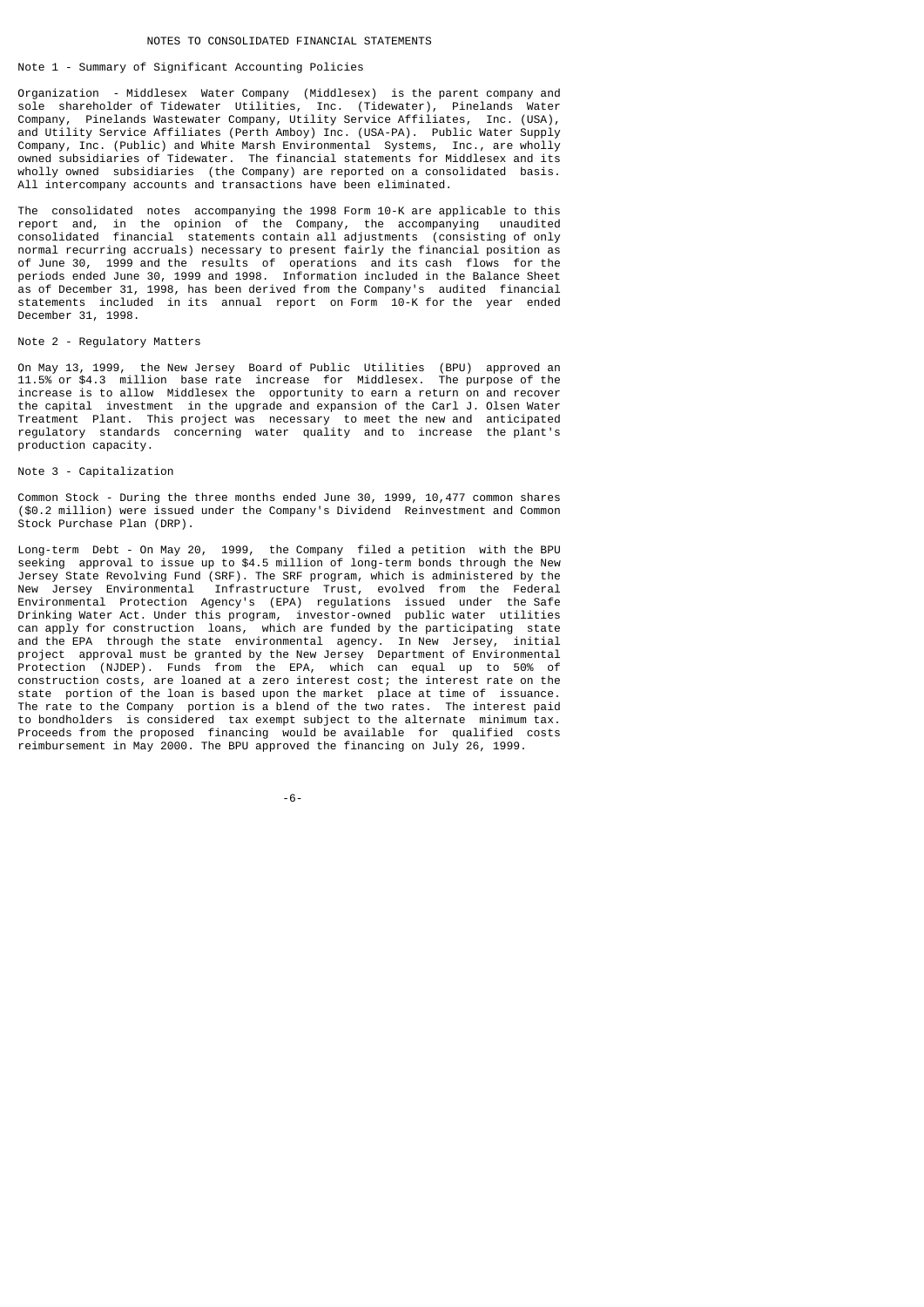# Note 4 - Earnings Per Share

Basic earnings per share (EPS) are computed on the basis of the weighted average number of shares outstanding. Diluted EPS assumes the conversion of both the Convertible Preferred Stock \$7.00 Series and the Convertible Preferred Stock \$8.00 Series.

|                                                                 | Three Months Ended<br>June 30, |        |                 | (Thousands of Dollars)<br>Six Months Ended<br>June 30, |                  |        |                  |                  |
|-----------------------------------------------------------------|--------------------------------|--------|-----------------|--------------------------------------------------------|------------------|--------|------------------|------------------|
| Basic:                                                          | 1999<br>Income                 | Shares | 1998<br>Income  | Shares                                                 | 1999<br>Income   | Shares | 1998<br>Income   | Shares           |
| Net Income<br>Preferred Dividend                                | \$2,572<br>(80)                | 4,913  | \$1,574<br>(80) | 4,330                                                  | \$4,065<br>(159) | 4,908  | \$2,837<br>(159) | 4,310            |
| Earnings Applicable<br>to Common Stock $.$ \$ 2,492             |                                | 4,913  | \$1,494         | 4,330                                                  | \$3,906          | 4,908  | \$2,678          | 4,310            |
| Basic EPS  \$ .51                                               |                                |        | \$<br>.34       |                                                        | \$<br>.80        |        | \$<br>.62        |                  |
| Diluted:<br>Earnings Applicable<br>to Common Stock $.$ \$ 2,492 |                                | 4,913  | \$1,494         | 4,330                                                  | \$3,906          | 4,908  | \$2,678          | 4,310            |
| $$7.00$ Series<br>Dividend<br>$$8.00$ Series                    | 26                             | 89     | 26              | 89                                                     | 52               | 89     | 52               | 89               |
| $Dividend$                                                      | 40                             | 137    | 40              | 137                                                    | 80               | 137    | 80               | 137<br>$- - - -$ |
| Adjusted Earnings<br>Applicable to<br>Common Stock  \$ 2,558    |                                | 5,139  | \$1,560         | 4,556                                                  | \$4,038          | 5,134  | \$2,810          | 4,536            |
| Diluted EPS  \$ 0.50                                            |                                |        | \$0.34          |                                                        | \$0.79           |        | \$0.62           |                  |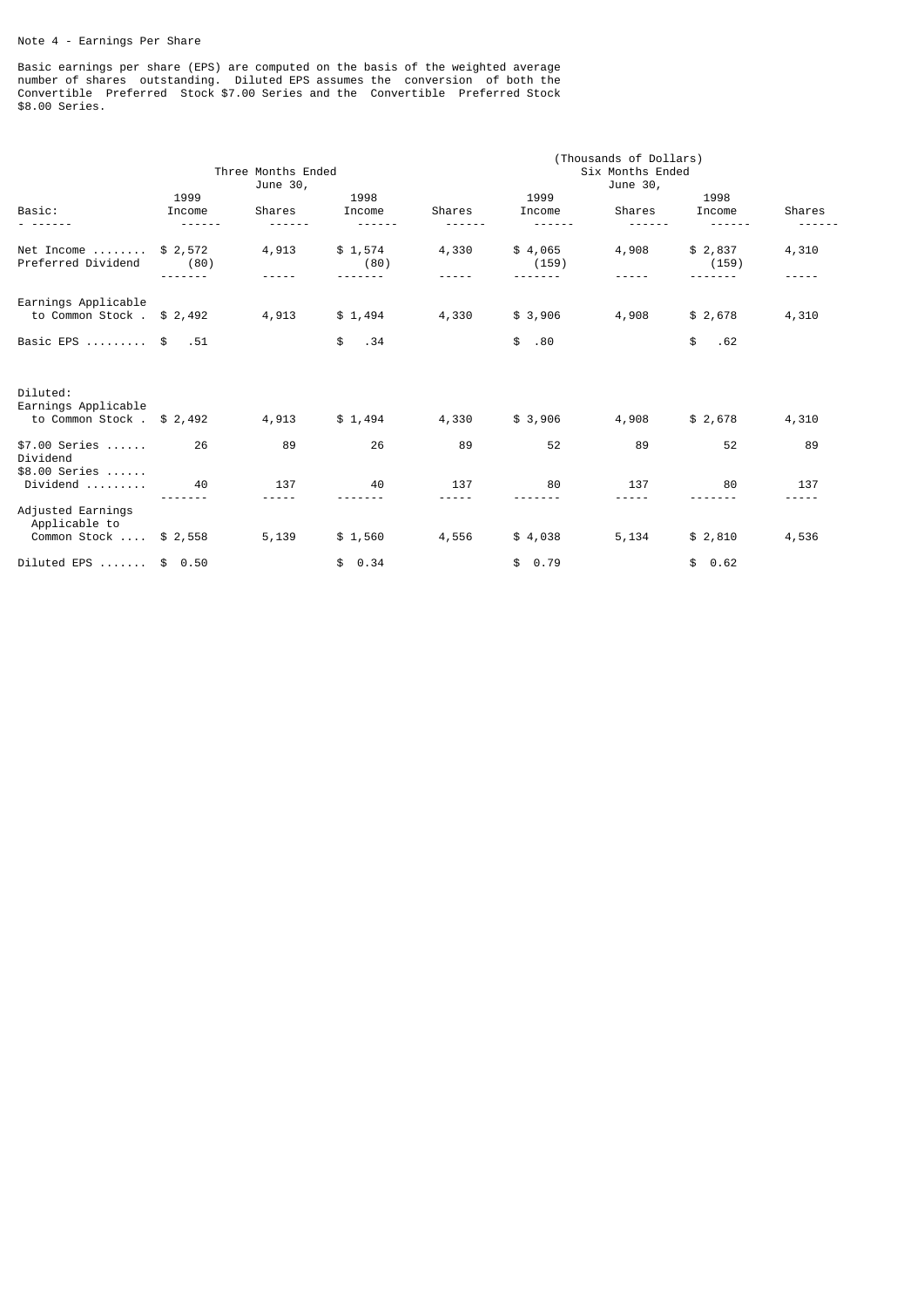|                                             | Twelve Months Ended<br>June 30, |                  |                          |                       |  |  |  |  |
|---------------------------------------------|---------------------------------|------------------|--------------------------|-----------------------|--|--|--|--|
|                                             | 1999<br>Income<br>.             | Shares<br>------ | 1998<br>Income<br>------ | Shares<br>- - - - - - |  |  |  |  |
|                                             |                                 |                  |                          |                       |  |  |  |  |
| $Net$ Income<br>Preferred Dividend          | \$7,749<br>(319)                | 4,650            | \$6,105<br>(306)         | 4,281                 |  |  |  |  |
| Earnings Applicable                         |                                 |                  |                          |                       |  |  |  |  |
| to Common Stock,                            |                                 | $$7,430$ 4,650   | \$ 5,799                 | 4,281                 |  |  |  |  |
| Basic EPS                                   | \$1.60                          |                  | \$1.35                   |                       |  |  |  |  |
|                                             |                                 |                  |                          |                       |  |  |  |  |
| Diluted:<br>Earnings Applicable             |                                 |                  |                          |                       |  |  |  |  |
| to Common Stock.                            | \$7,430                         | 4,650            | \$ 5,799                 | 4,281                 |  |  |  |  |
| $$7.00$ Series<br>Dividend<br>\$8.00 Series | 104                             | 89               | 104                      | 89                    |  |  |  |  |
|                                             | 160                             | 137              | 147                      | 137                   |  |  |  |  |
|                                             |                                 |                  |                          |                       |  |  |  |  |
| Adjusted Earnings<br>Applicable to          |                                 |                  |                          |                       |  |  |  |  |
| Common Stock                                | \$7,694                         | 4,876            | \$ 6,050                 | 4,507                 |  |  |  |  |
| $Diluted$ EPS $\ldots \ldots$               | \$1.58                          |                  | \$1.34                   |                       |  |  |  |  |

# Note 5 - Business Segment Data

The Company has identified two reportable segments. One is the regulated business of collecting, treating and distributing water on a retail and wholesale basis to residential, commercial, industrial and fire protection customers in parts of New Jersey and Delaware. It also operates a regulated wastewater system in New Jersey. The Company is subject to regulations as to its rates, services and other matters by the States of New Jersey and Delaware with respect to utility service within these states. The other segment is the non-regulated contract services for the operation and maintenance of municipal water and wastewater systems. On January 1, 1999, the Company began operating the water and wastewater systems of the City of Perth Amboy, New Jersey under a service contract. The accounting policies of the segments are the same as those described in the summary of significant accounting policies in Note 1 to the Consolidated Financial Statements. Intersegment transactions relating to operational costs are treated as pass through expenses. Finance charges on intersegment loan activities are based on interest rates that are below what would normally be charged by a third party lender.

-7-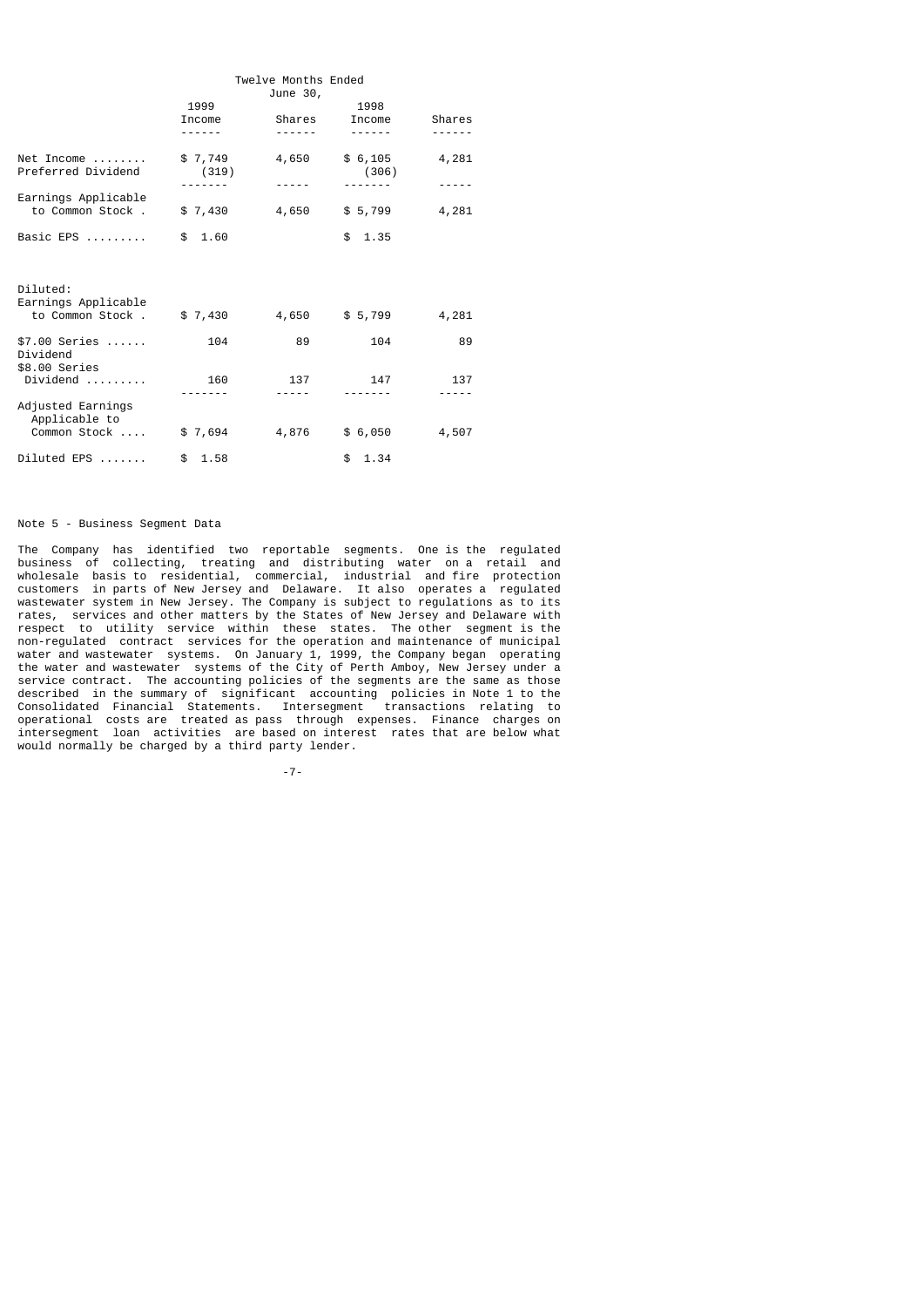|                                                                                    | Three Months Ended<br>June 30 |                                                                                                                                                                           | (Thousands of Dollars)<br>Six Months Ended<br>June 30 |                                  |                                    | Twelve Months Ended<br>June 30   |
|------------------------------------------------------------------------------------|-------------------------------|---------------------------------------------------------------------------------------------------------------------------------------------------------------------------|-------------------------------------------------------|----------------------------------|------------------------------------|----------------------------------|
| Operations by<br>Segments                                                          | 1999                          | 1998                                                                                                                                                                      | 1999                                                  | 1998                             | 1999                               | 1998                             |
| Revenues:<br>$Required \dots \dots$<br>Non - Regulated .<br>Intersegment           | \$11,970<br>1,857             | \$10,479<br>116                                                                                                                                                           | \$21,895<br>3,618                                     | \$20,138<br>232                  | \$44,374<br>3,850                  | \$40,957<br>446                  |
| $Elimination \ldots$ .                                                             | (14)                          | (4)<br><u>.</u>                                                                                                                                                           | (20)                                                  | (10)                             | (34)                               | (22)                             |
| Consolidated<br>Revenues                                                           | \$13,813<br>.                 | \$10,591<br>$\frac{1}{2} \frac{1}{2} \frac{1}{2} \frac{1}{2} \frac{1}{2} \frac{1}{2} \frac{1}{2} \frac{1}{2} \frac{1}{2} \frac{1}{2} \frac{1}{2} \frac{1}{2} \frac{1}{2}$ | \$25,493<br>---------                                 | \$20,360<br>--------             | \$48,190<br>--------               | \$41,381                         |
| Operating Income:<br>Non - Regulated .<br>Intersegment<br>$Elimination$            | \$2,770<br>211<br>$\sim$ $ -$ | \$2,200<br>68<br>$\sim$ $ -$                                                                                                                                              | \$4,587<br>340<br>$\sim$ $\sim$ $-$                   | \$4,083<br>133<br>$\sim$ $ -$    | \$9,444<br>416<br>$ -$             | \$8,713<br>241                   |
|                                                                                    | --------                      | <u>.</u>                                                                                                                                                                  |                                                       | --------                         | --------                           | (1)<br><u>.</u>                  |
| Consolidated<br>Operating Income                                                   | \$2,981<br>.                  | \$2,268                                                                                                                                                                   | \$4,927                                               | \$4,216                          | \$9,860<br><u> - - - - - - - -</u> | \$8,953<br>--------              |
| Depreciation:<br>Regulated<br>Non - Regulated .<br>Intersegment<br>$Elimination$   | \$<br>872<br>6<br>$- -$       | \$<br>816<br>$ -$<br>$- -$                                                                                                                                                | \$1,728<br>11<br>$\sim$ $-$                           | \$1,624<br>$- -$<br>$\sim$ $-$   | \$3,389<br>11<br>$- -$             | \$3,179<br>$- -$<br>$- -$        |
| Consolidated<br>Depreciation                                                       | - - - - - - - -<br>\$<br>878  | \$<br>816                                                                                                                                                                 | \$ 1,739                                              | \$1,624                          | \$3,400                            | \$3,179                          |
| Other Income:<br>$Required$<br>Non - Regulated .<br>Intersegment                   | \$1,201<br>$\sim$ $-$         | \$<br>738<br>$- -$                                                                                                                                                        | \$2,041<br>$\sim$ $-$                                 | \$1,035<br>$\sim$ $-$            | \$3,637                            | \$1,662                          |
| Elimination                                                                        | (440)<br>.                    | (275)<br>--------                                                                                                                                                         | (581)<br><u>.</u>                                     | (399)<br><u>.</u>                | (1, 018)                           | (807)<br>--------                |
| Consolidated<br>Other Income                                                       | 761<br>\$<br><u>.</u>         | \$<br>463<br>--------                                                                                                                                                     | \$1,460                                               | \$ 636<br>--------               | \$2,619<br>--------                | 855<br>\$<br>$- - - - - - - -$   |
| Interest Expense:<br>$Required \ldots \ldots$<br>Non - Regulated .<br>Intersegment | \$1,250<br>57                 | 1,193<br>\$<br>29                                                                                                                                                         | \$2,479<br>104                                        | \$2,079<br>51                    | \$5,011<br>192                     | \$3,816<br>89                    |
| $Elimination$                                                                      | (138)                         | (64)<br>---------                                                                                                                                                         | (262)<br>---------                                    | (115)<br><u> - - - - - - - -</u> | (473)<br>---------                 | (202)<br><u> - - - - - - - -</u> |
|                                                                                    |                               |                                                                                                                                                                           |                                                       |                                  |                                    |                                  |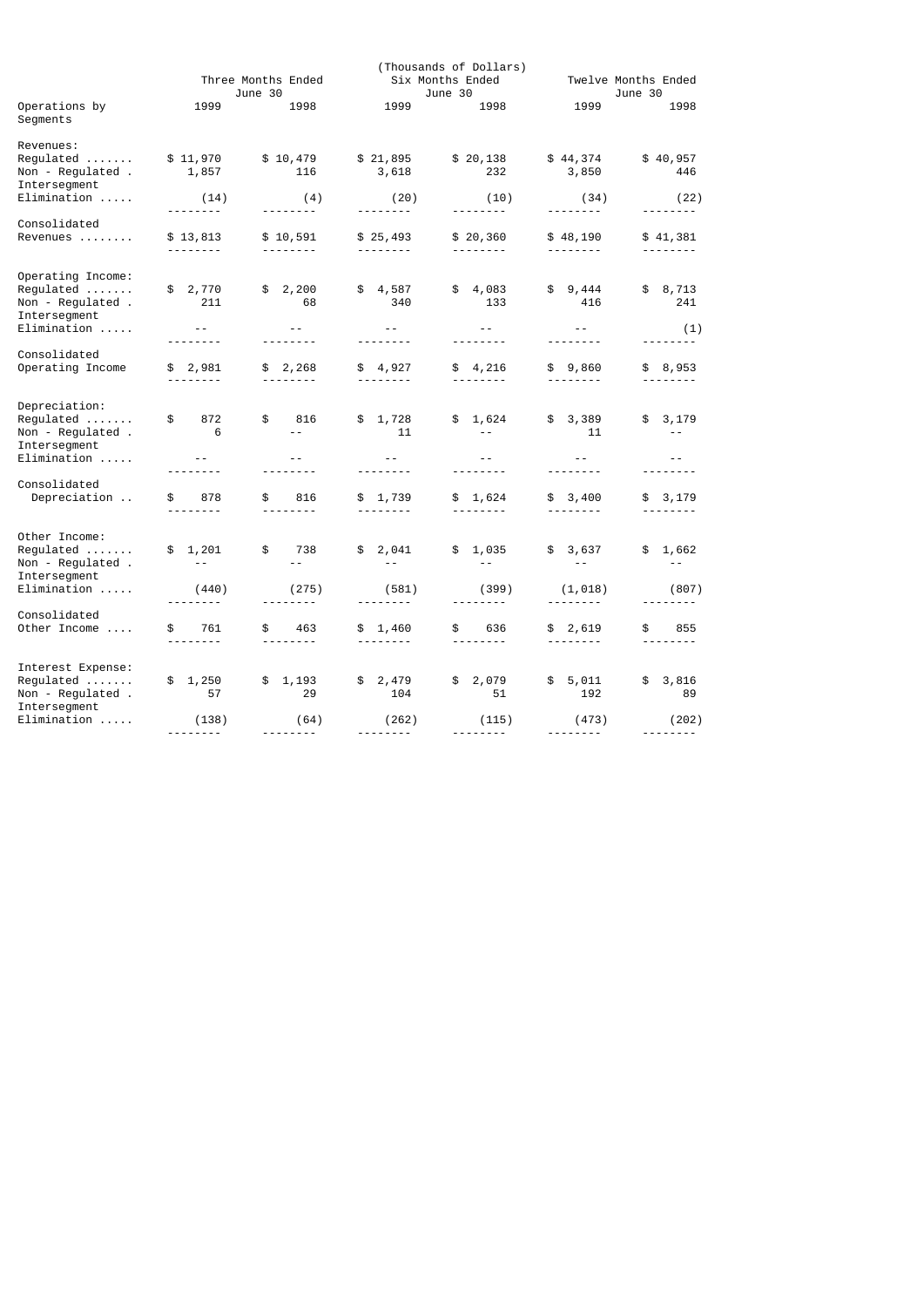|                                                               |                               |                   |                             | (Thousands of Dollars) |                 |                                |
|---------------------------------------------------------------|-------------------------------|-------------------|-----------------------------|------------------------|-----------------|--------------------------------|
|                                                               | Three Months Ended<br>June 30 |                   | Six Months Ended<br>June 30 |                        |                 | Twelve Months Ended<br>June 30 |
| Operations by<br>Segments                                     | 1999                          | 1998              | 1999                        | 1998                   | 1999            | 1998                           |
| Consolidated                                                  |                               |                   |                             |                        |                 |                                |
| Interest Expense                                              | \$1,169                       | \$1,158           | \$2,321                     | \$2,015                | \$4,730         | \$3,703                        |
| Net Income:                                                   |                               |                   |                             |                        |                 |                                |
| Regulated<br>Non - Regulated .<br>Intersegment                | \$2,720<br>154                | \$1,745<br>39     | \$4,149<br>236              | \$3,039<br>82          | \$ 8,070<br>225 | \$6,558<br>153                 |
| Elimination                                                   | (302)                         | (210)             | (320)                       | (284)                  | (546)           | (606)                          |
| Consolidated Net                                              |                               |                   |                             |                        |                 |                                |
| $Income \dots \dots \dots$                                    | \$2,572                       | \$1,574           | \$4,065                     | \$2,837                | \$ 7,749        | \$6,105                        |
| Capital<br>Expenditures:                                      |                               |                   |                             |                        |                 |                                |
| $Required \ldots \ldots$<br>Non - Regulated .<br>Intersegment | \$4,174<br>(2)                | $\sim$ $\sim$ $-$ | $$5,526$ $$10,381$<br>148   | \$10,293               | \$26,419<br>148 | \$17,905<br>$- -$              |
| $Elimination$                                                 |                               |                   |                             |                        |                 |                                |
| Total Capital                                                 |                               |                   |                             |                        |                 |                                |
| Expenditures                                                  | \$4,172                       | \$5,526           | \$10,529                    | \$10,293               | \$26,567        | \$17,905                       |
|                                                               |                               |                   |                             |                        |                 |                                |

-8-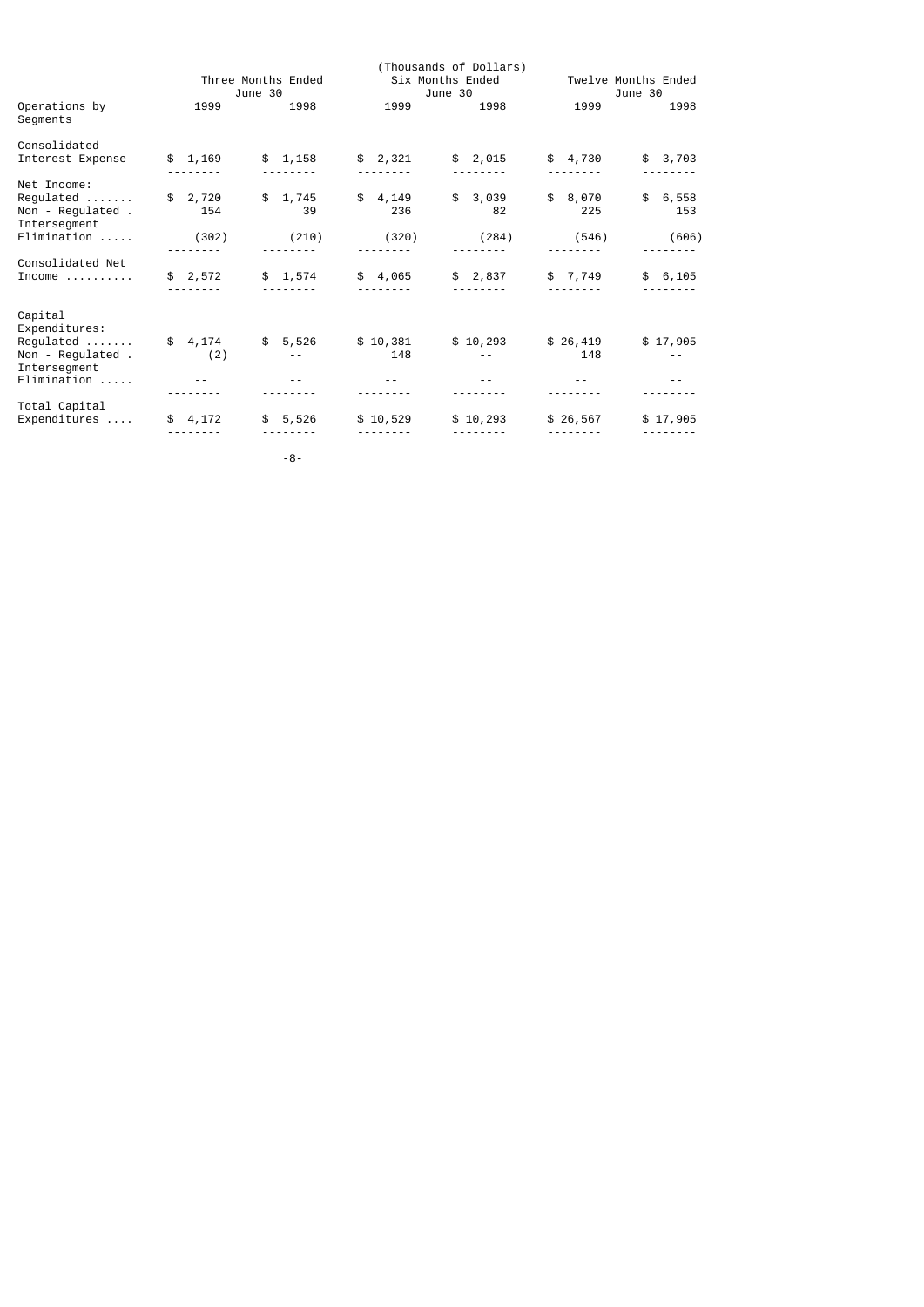|                 | As of     | As of        |
|-----------------|-----------|--------------|
|                 | June 30,  | December 31, |
|                 | 1999      | 1998         |
|                 |           |              |
| Assets:         |           |              |
| Regulated       | \$224,491 | \$219,014    |
| Non - Regulated | 3,062     | 2,377        |
| Intersegment    |           |              |
|                 | (19, 575) | (17, 890)    |
|                 |           |              |
| Consolidated    |           |              |
| Assets          | \$207,978 | \$203,501    |
|                 |           |              |

-9-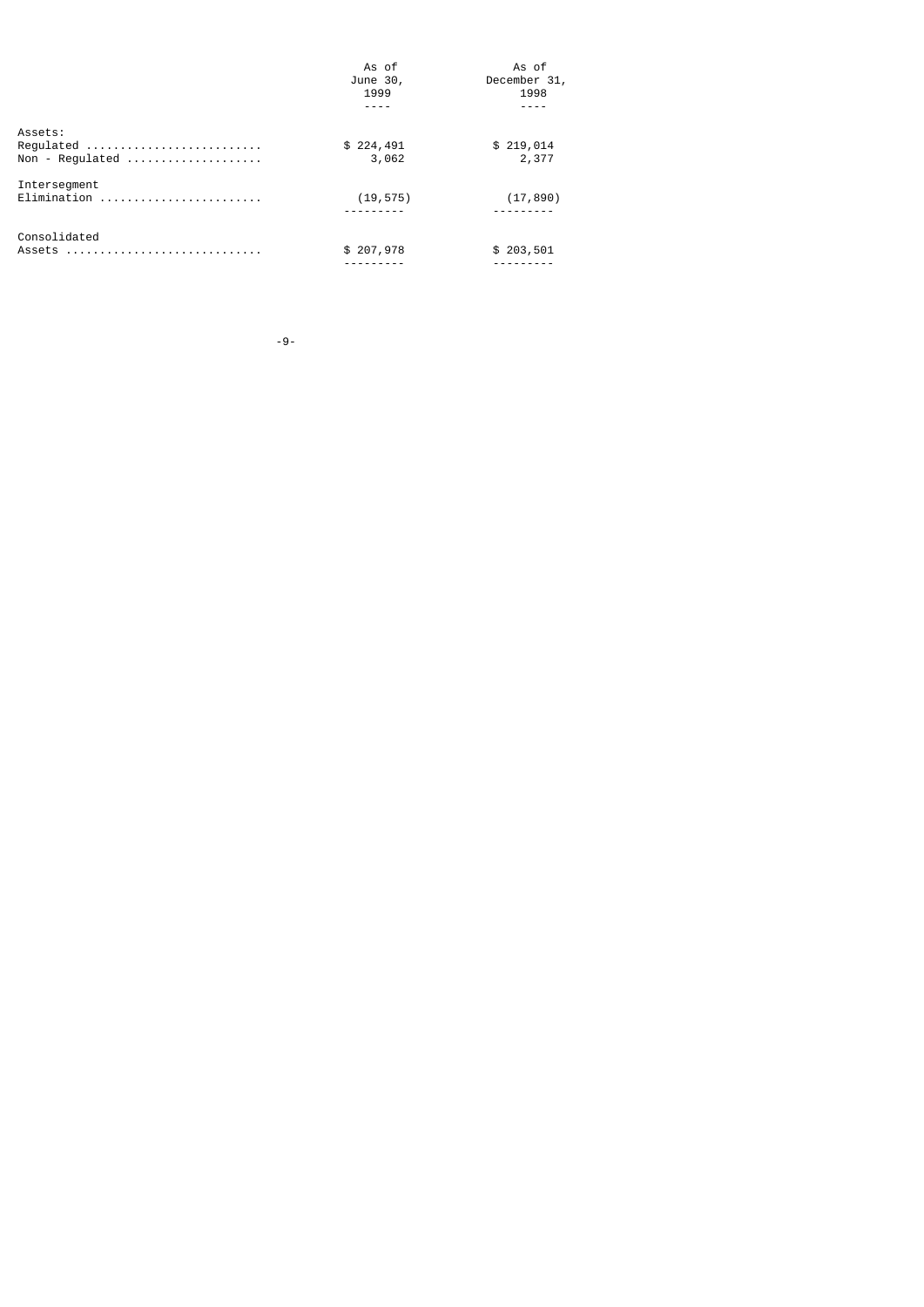# MANAGEMENT'S DISCUSSION AND ANALYSIS OF FINANCIAL CONDITION AND RESULTS OF OPERATIONS

Results of Operations - Three Months Ended June 30, 1999

Operating revenues for the three months ended June 30, 1999 were up \$3.2 million or 30.4% from the same period in 1998. A large part of the increase relates to \$1.7 million in contract service revenues from USA-PA, a subsidiary established to provide operating and maintenance services to the water and wastewater systems of the City of Perth Amboy, which was effective January 1, 1999. In addition, part of the benefit of Middlesex's 11.5% rate increase implemented on May 13, 1999 and the third phase of the Pinelands Water and Wastewater rate increases implemented in late January 1999 added \$0.5 million to revenues. Unusually dry and hot weather patterns throughout our service territories led to higher consumption revenue of \$0.8 million and customer growth added \$0.2 million.

Offsetting higher revenues were increased operating expenses of \$2.5 million or 30.2% over last year. The inclusion of USA-PA's operations and maintenance expenses accounted for \$1.4 million of the increase. Higher pumpage system wide and pump configurations used during the ongoing construction at the Carl J. Treatment Plant (CJO Plant) increased purchased power and water expenses by \$0.2 million. Employee related costs rose \$0.2 million due to wage increases and additional personnel. Other taxes, which rose \$0.3 million or 17.5%, included higher revenue related taxes, real estate taxes and payroll taxes. Federal income taxes were up by \$0.2 million, reflecting a higher amount of current taxable income.

Other income increased \$0.3 million compared to the same three-month period in 1998. An increase of \$0.4 million in Allowance for Funds Used During Construction (AFUDC) was related to the capital expenditures incurred in connection with the upgrade of the CJO Plant. Interest income fell \$0.1 million due to a lower level of funds available for investment.

The rise in net income to \$2.6 million, up 63.4% from \$1.6 million, was attributable to greater than expected revenues, USA-PA contract operations and net financing activity related to the construction program.

Results of Operations - Six Months Ended June 30, 1999

Operating revenues for the six months ended June 30, 1999 were up \$5.1 million or 25.2% from the same period in 1998. A large part of the increase relates to \$3.4 million in contract service revenues from USA-PA. In addition, the full benefit of Middlesex's 4.4% rate increase implemented in late January 1998, a portion of the 11.5% Middlesex rate increase of May 13, 1999, and the third phase of the Pinelands Water and Wastewater rate increases implemented in late January 1999 added \$0.8 million to revenues. Consumption increases due to the hot and dry weather helped push revenues up \$0.6 million. Continued growth in the customer base of our Delaware operations also contributed \$0.3 million to revenues.

Offsetting higher revenues were increased operating expenses of \$4.4 million or 27.4% over last year. The inclusion of USA-PA's operations and maintenance expenses accounted for \$2.9 million of the increase. Higher pumpage system wide increased purchase power expenses by \$0.1 million and purchased water by \$0.2 million. Increases amounting to \$0.4 million were also experienced in administrative and general costs.

-10-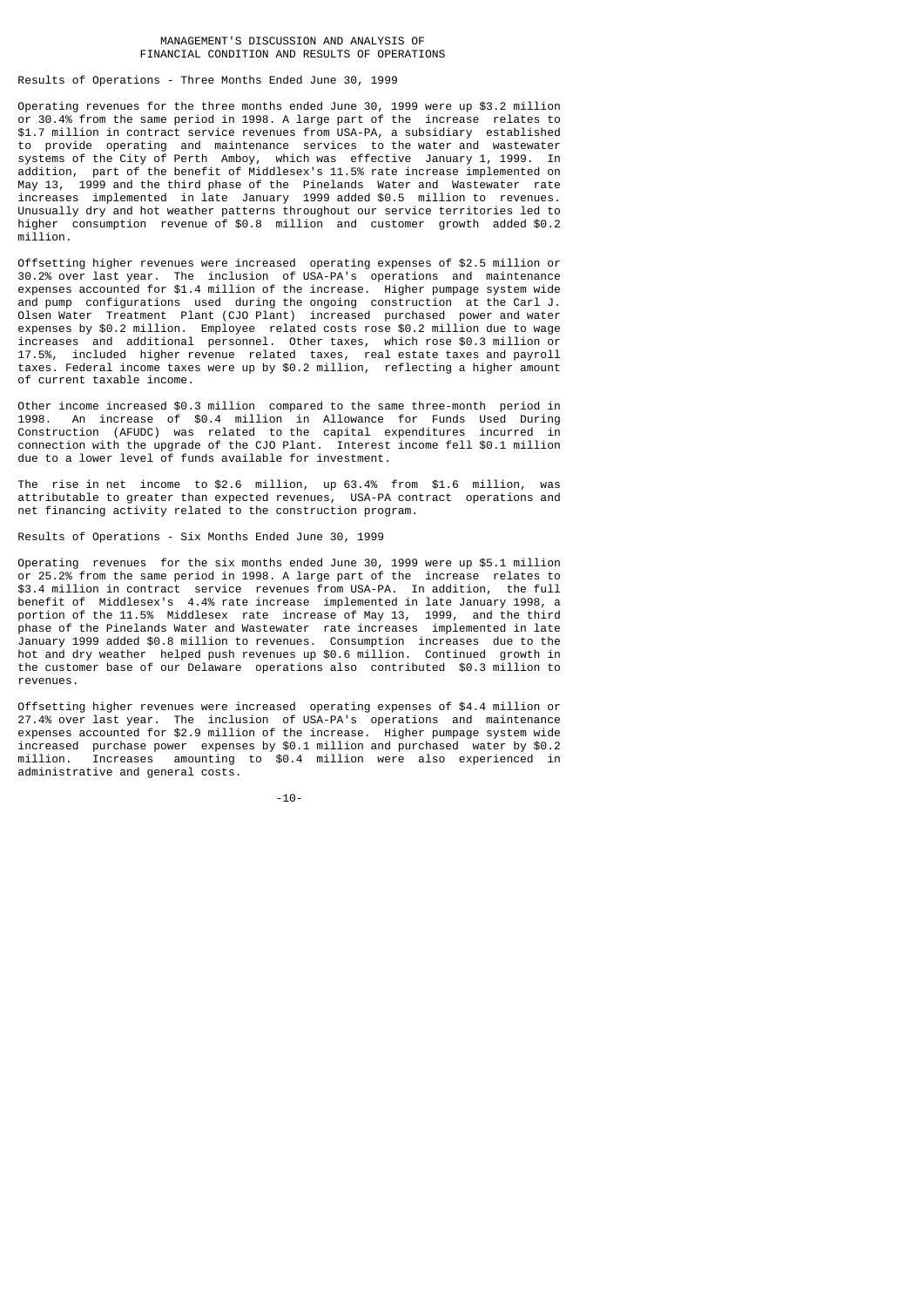Other taxes, which rose \$0.4 million or 13.0%, included higher revenue related taxes, real estate taxes and payroll taxes.

Other income increased \$0.8 million compared to the same six-month period in 1998. An increase of \$0.7 million in AFUDC was related to the capital expenditures incurred in connection with the upgrade of the CJO Plant. Interest income increased \$0.1 million due to a higher level of funds available for investment.

Total interest charges rose \$0.3 million and reflect debt service on the Series W First Mortgage Bonds issued in March 1998.

The rise in net income to \$4.1 million, up 43% from \$2.8, was attributable to the greater than expected revenues, USA-PA contract operations and net financing activity related to the construction program.

Results of Operations - Twelve Months Ended June 30, 1999

Operating revenues for the twelve months ended June 30, 1999 were higher by \$6.8 million or 16.5%. The following factors contributed to this increase. The inclusion of USA-PA for six months added \$3.4 million to revenues. Rate increases implemented by Middlesex and the Pinelands Water and Wastewater Companies accounted for \$1.8 million of additional revenues. Weather related consumption increases added \$0.9 million. Tidewater's continued growth in its customer base also contributed \$0.7 million in revenues.

Total operating expenses increased \$5.9 million or 18.2%. Primary factors contributing to the increase are the inclusion of USA-PA's operations and maintenance expenses for \$2.9 million. Purchased water cost rose \$0.2 million due to a change in the composition of the water sources used to supply Middlesex customers. Purchased power also increased by \$0.2 million due to the pump configurations used at the CJO Plant. Mandated recognition of postretirement benefit costs other than pensions added \$0.3 million to expenses. Labor costs also added \$0.9 million to increased expenses.

Depreciation expense increased \$0.2 million or 6.9% as a result of newly constructed utility plant placed in service during the twelve-month period.

Other taxes increased \$0.6 million or 10.3%. The increase primarily relates to higher revenue-related taxes and employers' payroll taxes. Federal income taxes decreased \$0.3 million or 7.8% as a result of a lower amount of deferred taxes offsetting an increased amount of current taxes.

Other income rose \$1.8 million with the AFUDC, accounting for \$1.3 million. The increase in AFUDC reflects capitalized interest on expenditures associated with the upgrade of the CJO Plant. Unexpended proceeds available for investment from the Series W First Mortgage Bonds, which were issued in March 1998, increased interest income by \$0.5 million.

Interest expense related to the Series W First Mortgage Bonds, issued in March 1998, accounted for most of the increase in total interest charges of \$1.0 million. The remainder of the increase is due to short-term borrowings, incurred to provide interim financing for the Company's capital program.

Basic and diluted earnings per share increased \$0.25 and \$0.24, respectively. The per share dilution for the twelve months ended June 30, 1999 and 1998 is attributable to the two series of convertible preferred stock currently outstanding.

-11-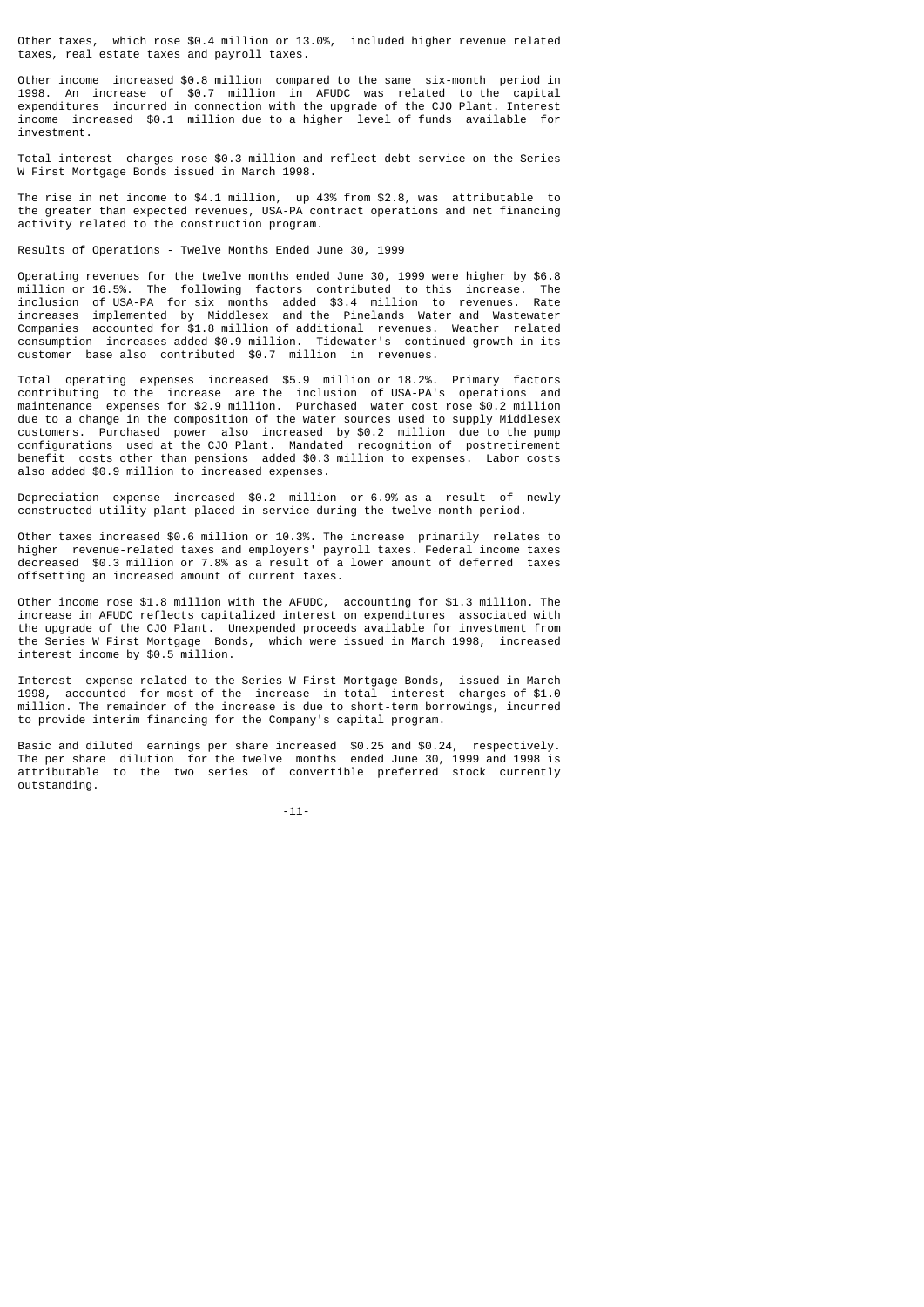#### Capital Resources

The Company's capital program for 1999 is estimated to be \$26.6 million and includes \$15.0 million for the remaining expenditures for the upgrade of the CJO Plant, \$2.0 million for the RENEW Program, which is our program to clean and cement line approximately nine miles of unlined mains in the Middlesex System. There is a total of approximately 170 miles of unlined mains in the 670 mile Middlesex System. The capital program also includes \$5.8 million for water system additions and improvements for our Delaware systems and \$3.8 million for scheduled upgrades to our existing systems in New Jersey. The scheduled upgrades consists of \$1.0 million for mains, \$0.7 million for service lines, \$0.5 million for meters, \$0.4 for hydrants and \$1.2 million for various other items.

#### Liquidity

Proceeds from the \$23.0 million Series W First Mortgage Bonds and the December 1998, \$12.7 million common stock offering are being used to finance the CJO Plant expenditures in 1999. Middlesex issued \$2.2 million of First Mortgage Bonds in November 1998 through the New Jersey State Revolving Fund (SRF) to cover the cost of the 1999 RENEW Program. The capital program in Delaware will be financed through a combination of a capital contribution from Middlesex and long-term debt financing from either a financial institution or the Company. Other capital expenditures will be financed through internally generated funds and sale of common stock through the Dividend Reinvestment and Common Stock Purchase Plan (DRP). Capital expenditures of \$10.4 million have been incurred in the six months ended June 30, 1999. The Company may also utilize short-term borrowings through \$28.0 million of available lines of credit it has with three commercial banks for working capital purposes. At June 30, 1999, there were \$3.0 million of loans outstanding against the lines of credit.

# Accounting Standards

In June 1998, The Financial Accounting Standards Board (FASB) issued SFAS No. 133, "Accounting for Derivative Instruments and Hedging Activities." This Statement establishes accounting and reporting standards for derivative instruments, including certain derivative instruments embedded in other contracts. The Company is currently evaluating the requirements of the accounting standard, which is required to be adopted in the first quarter of 2001.

# Year 2000 Readiness

The Company, through its year 2000 (Y2K) Committee, continues to advance in its efforts to ensure that our ability to provide service will not be interrupted by Y2K related problems.

Responses to our critical vendor questionnaire have reached approximately 88%. There was a 100% response rate from the most important vendors, namely electric utilities, chemical companies, bulk water suppliers and telecommunications providers. Each vendor has indicated their level of readiness. This information is being used to prepare Middlesex contingency plans, which will be submitted to the BPU in August 1999. Contingency plans for our Delaware water utilities have been submitted to the Delaware Public Service Commission. The costs to implement these plans are currently projected to be less than \$0.1 million.

-12-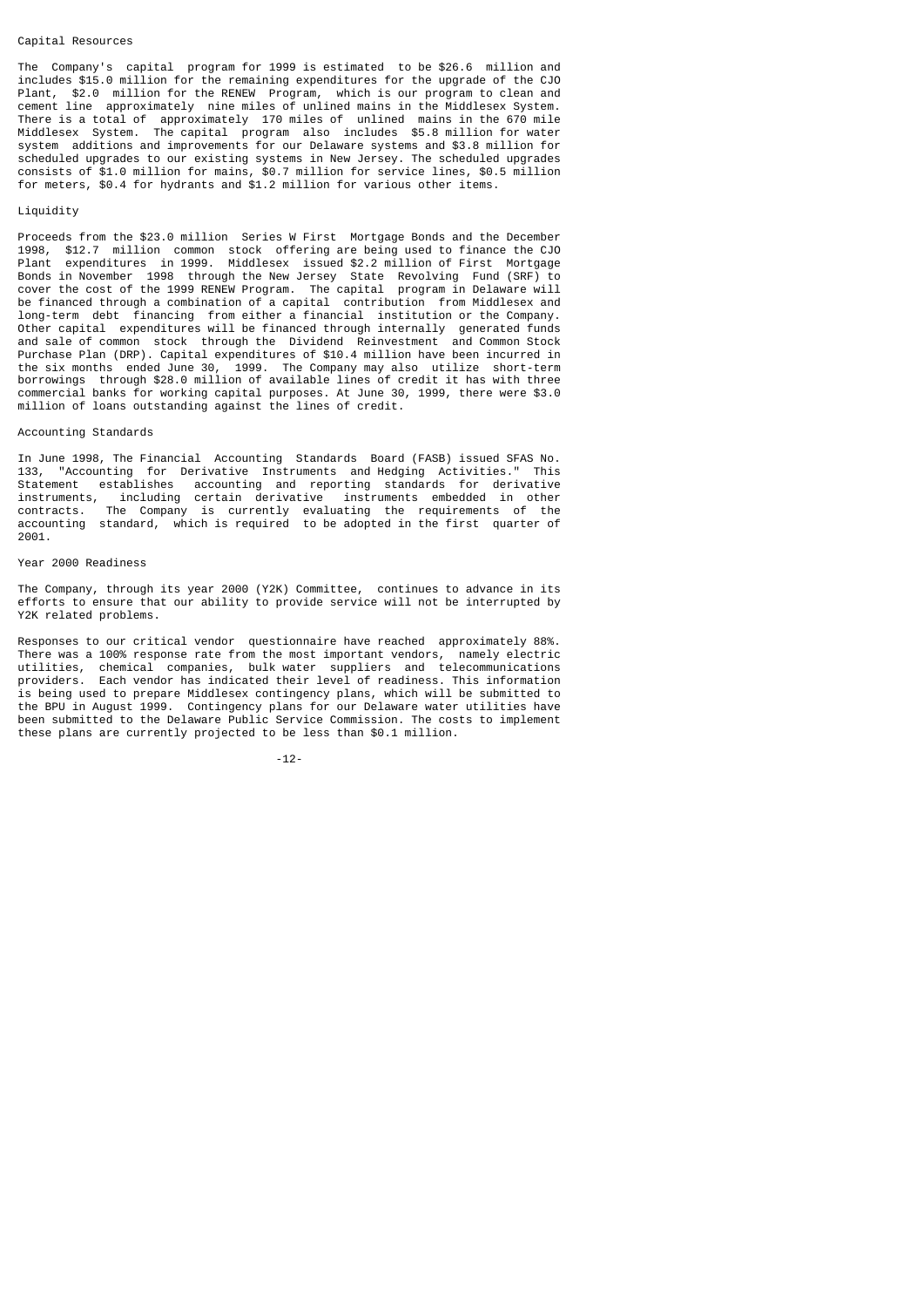The Y2K Committee continues to focus on completing its inventory of equipment that may contain embedded chips. We are working with the equipment manufacturers to help identify the affected equipment and the ability to modify or replace the equipment in a timely manner. Y2K compliance statements have been received for approximately 80% of the manufactured equipment in question. In each instance the manufacturer has indicated that the equipment or components in use are not Y2K sensitive. Based on the information received, Y2K testing for the respective equipment is not being considered. The ability of our financial system to recognize post 1999 dates was tested and determined to be compliant.

Our customer billing and information system is scheduled for testing during August 1999. All customers in New Jersey have received notification of our plans to ensure service as usual on January 1, 2000. Notification of our Delaware customers is expected to be completed by the end of the third quarter of 1999.

#### Forward Looking Information

Certain matters discussed in this report on Form 10-Q are "forward-looking statements" intended to qualify for safe harbors from liability established by the Private Securities Litigation Reform Act of 1995. Such statements may address future plans, objective, expectations and events concerning various matters such as capital expenditures, earnings, litigation, growth potential, rate and other regulatory matters, liquidity and capital resources and accounting matters. Actual results in each case could differ materially from those currently anticipated in such statements. The Company undertakes no obligation to publicly update or revise any forward-looking statements, whether as a result of new information, future events or otherwise.

Item 3. Quantitative and Qualitative Disclosures of Market Risk

The Company is subject to the risk of fluctuating interest rates in the normal course of business. Our policy is to manage interest rates through the use of fixed rate long-term debt and, to a lesser extent, short-term debt. The Company's interest rate risk related to existing fixed rate, long-term debt is not material due to the term of the majority of our First Mortgage Bonds, which have maturity dates ranging from 2009 to 2038. Over the next twelve months approximately \$0.1 million of the current portion of three existing long-term debt instruments will mature. Applying a hypothetical change in the rate of interest charged by 10% on those borrowings would not have a material effect on earnings.

-13-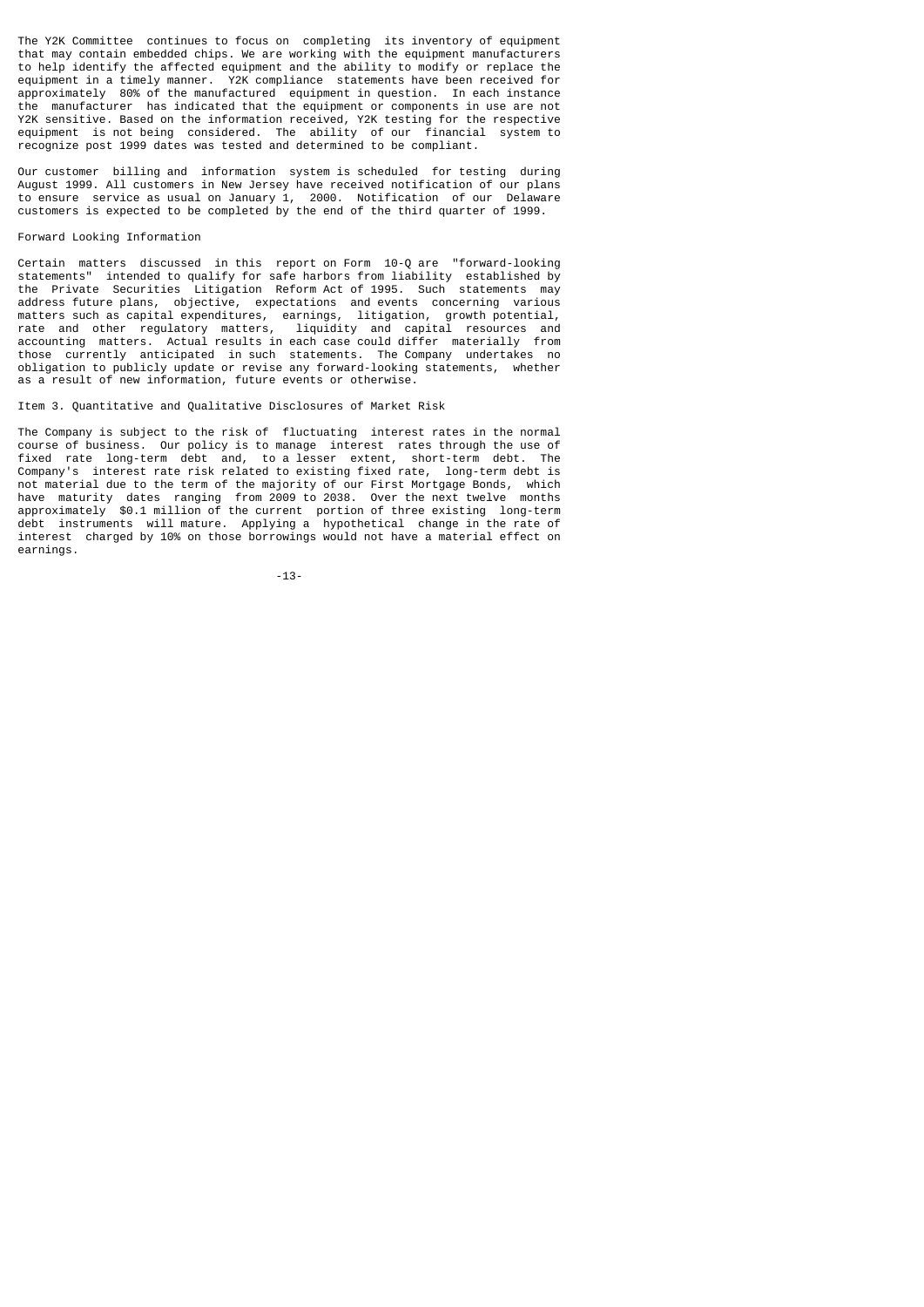# PART II. OTHER INFORMATION

Item 1. Legal Proceedings The Company's insurer recently settled a lawsuit brought in our Middlesex service area by a motel and a bank creditor of the motel that had pursued the motel's claim against us.

 Claims resulting from the death of a motel guest from legionella in 1997 and claims brought by two other patrons alleging illness as a result of their stay at the motel brought against the motel and against us remain outstanding. We have substantial insurance coverage, which we believe will be sufficient for all claims in this matter. While the outcome of this case remains uncertain, we believe that the final resolution will not have a significant effect on our financial condition or results of operations.

- Item 2. Changes in Securities None.
- Item 3. Defaults upon Senior Securities None.
- Item 4. Submission of Matters to a Vote of Security Holders Annual Meeting of Shareholders held May 26, 1999.

Matters voted upon at the meeting:

 ELECTION OF DIRECTORS Nominees for Class III term expiring in 2002:

|                     | <b>FOR</b> | WITHHOLD |  |
|---------------------|------------|----------|--|
|                     | $- - -$    |          |  |
| Jeffries Shein      | 4,001,331  | 48,217   |  |
| J. Richard Tompkins | 4,006,424  | 43,124   |  |

 Resolution approving appointment of Deloitte & Touche LLP, Certified Public Accountants, as independent auditors for 1999:

| <b>FOR</b> | AGAINST  | ABSTAIN |
|------------|----------|---------|
| $- - -$    | -------- |         |
| 4,007,642  | 15,837   | 26,069  |

- Item 5. Other Information None
- Item 6. Exhibits and Reports on Form 8-K<br>(a) Exhibits: No. 11, State No. 11, Statement Regarding Computation of<br>Per Share Earnings Per Share Earnings No. 27, Financial Data Schedule.
- (b) Reports on Form 8-K: None

-14-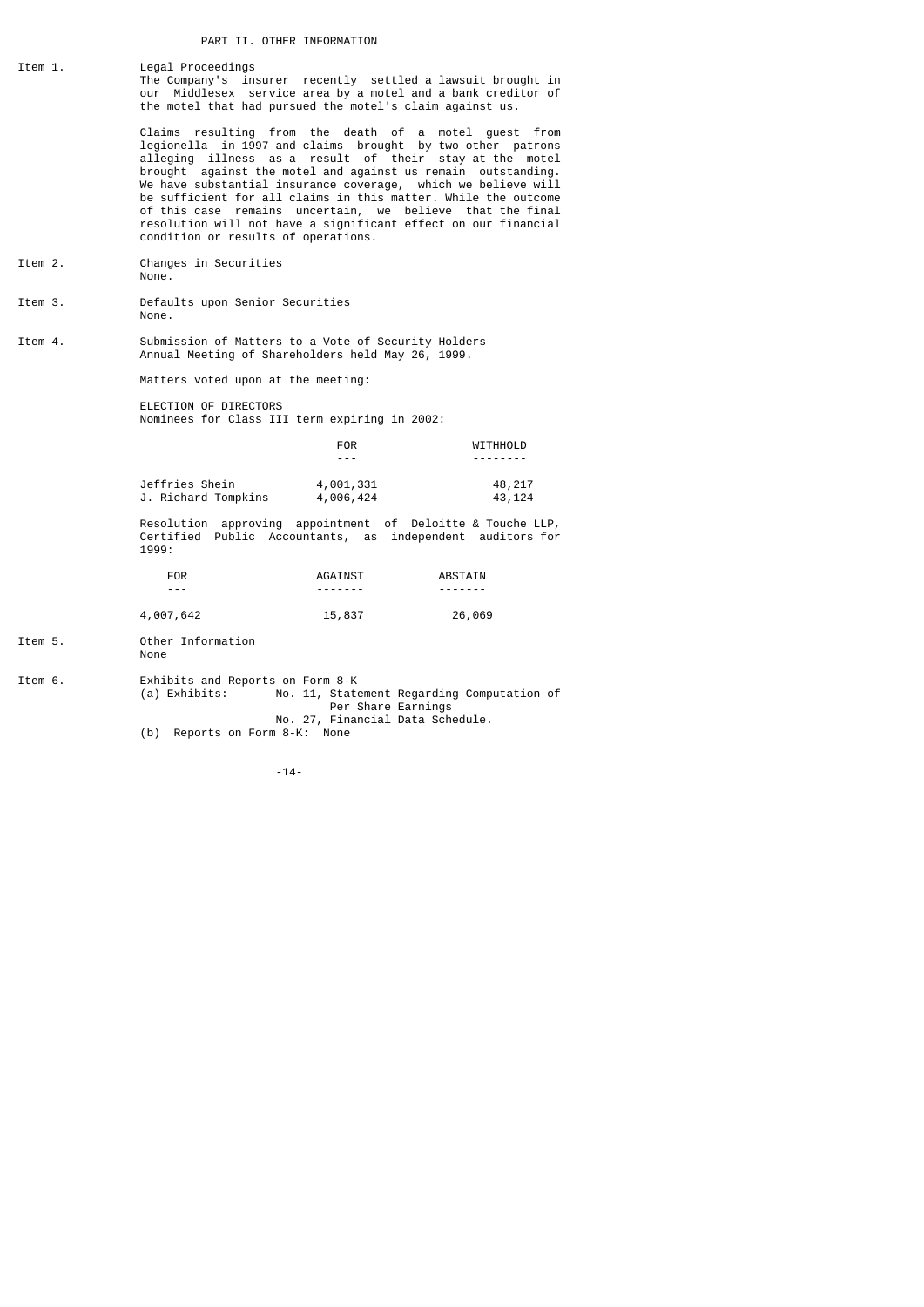# SIGNATURE

 Pursuant to the requirements of the Securities Exchange Act of 1934, the registrant has duly caused this report to be signed on its behalf by the undersigned thereto duly authorized.

 MIDDLESEX WATER COMPANY (Registrant)

/s/A. Bruce O'Connor

Date: August 12, 1999 A. Bruce O'Connor

 -------------------- Vice President and Controller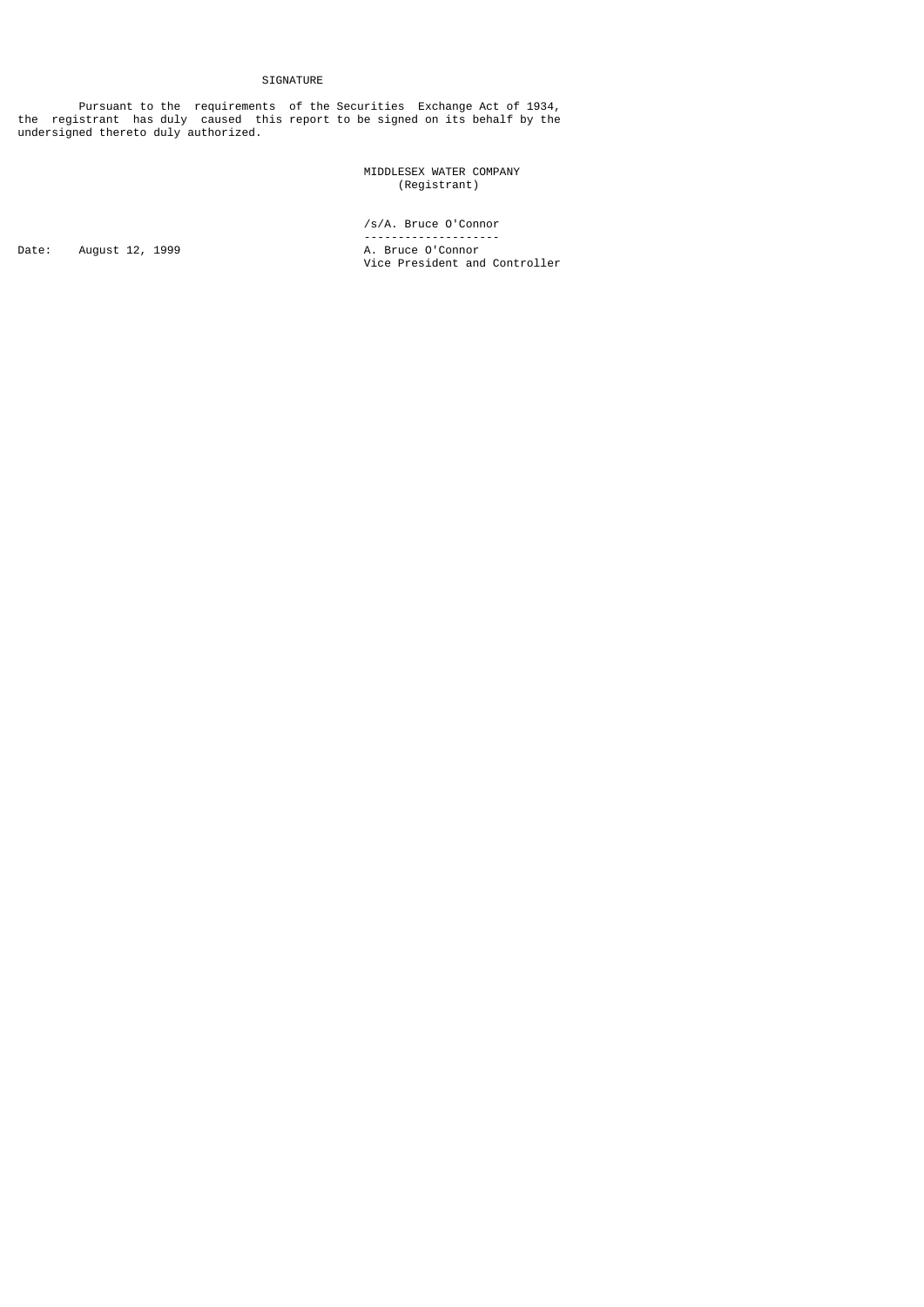# EXHIBIT 11 MIDDLESEX WATER COMPANY STATEMENT REGARDING COMPUTATION OF PER SHARE EARNINGS

|                                                    | Three Months Ended |             |             |           |  |  |
|----------------------------------------------------|--------------------|-------------|-------------|-----------|--|--|
|                                                    |                    |             | June 30,    |           |  |  |
|                                                    |                    | 1999        | 1998        |           |  |  |
| Basic:                                             | Income             | Shares      | Income      | Shares    |  |  |
|                                                    |                    |             |             |           |  |  |
| Income before preferred stock:                     |                    |             |             |           |  |  |
| Dividend Requirement                               | \$2,572,021        | 4, 913, 299 | \$1,574,008 | 4,330,025 |  |  |
| Less Preferred Stock Dividend Requirement          | (79, 696)          |             | (79, 696)   |           |  |  |
| Earnings Applicable to Common Stock                | \$2,492,325        | 4,913,299   | \$1,494,312 | 4,330,025 |  |  |
|                                                    |                    |             |             |           |  |  |
| Basic Earnings Per Share of Common Stock           | 0.51<br>\$         |             | \$<br>0.34  |           |  |  |
|                                                    |                    |             |             |           |  |  |
| Diluted:                                           |                    |             |             |           |  |  |
| Earnings Applicable to Common Stock                | \$2,492,325        | 4,913,299   | \$1,494,312 | 4,330,025 |  |  |
| Convertible Preferred Stock \$7.00 Series Dividend | 26,042             | 89,286      | 26,042      | 89,286    |  |  |
| Convertible Preferred Stock \$8.00 Series Dividend | 40,000             | 137,140     | 40,000      | 137,140   |  |  |
|                                                    |                    |             |             |           |  |  |
| Adjusted Earnings Applicable to Common Stock       | \$2,558,367        | 5, 139, 725 | \$1,560,354 | 4,556,451 |  |  |
| Diluted Earnings Per Share of Common Stock         | \$<br>0.50         |             | \$<br>0.34  |           |  |  |
|                                                    |                    |             |             |           |  |  |

|                                                                                                                                                             | Six Months Ended<br>June 30,    |                                |                                 |                                |
|-------------------------------------------------------------------------------------------------------------------------------------------------------------|---------------------------------|--------------------------------|---------------------------------|--------------------------------|
|                                                                                                                                                             |                                 | 1999                           | 1998                            |                                |
|                                                                                                                                                             | Income                          | Shares                         | Income                          | Shares                         |
| Income Before Preferred Stock<br>Dividend Requirement<br>Less Preferred Stock Dividend Requirement                                                          | \$4,065,230<br>(159, 393)       | 4,907,683                      | \$2,837,259<br>(159, 393)       | 4,310,462                      |
| Earnings Applicable to Common Stock                                                                                                                         | \$3,905,837                     | 4,907,683                      | \$2,677,866                     | 4,310,462                      |
| Basic Earnings Per Share of Common Stock                                                                                                                    | \$<br>0.80                      |                                | \$<br>0.62                      |                                |
| Diluted:<br>Earnings Applicable to Common Stock<br>Convertible Preferred Stock \$7.00 Series Dividend<br>Convertible Preferred Stock \$8.00 Series Dividend | \$3,905,837<br>52,084<br>80,000 | 4,907,683<br>89,286<br>137,140 | \$2,677,866<br>52,084<br>80,000 | 4,310,462<br>89,286<br>137,140 |
| Adjusted Earnings Applicable to Common Stock                                                                                                                | \$4,037,921                     | 5, 134, 109                    | \$2,809,950                     | 4,536,888                      |
| Diluted Earnings Per Share of Common Stock                                                                                                                  | \$<br>0.79                      |                                | \$<br>0.62                      |                                |

| Twelve Months Ended<br>June 30,   |                                |                                   |                                |
|-----------------------------------|--------------------------------|-----------------------------------|--------------------------------|
| 1999                              |                                | 1998                              |                                |
| Income                            | Shares                         | Income                            | Shares                         |
|                                   |                                |                                   |                                |
| \$7,749,197<br>(318, 786)         | 4,650,036                      | \$6, 105, 320<br>(305, 957)       | 4,281,191                      |
| \$7,430,411                       | 4,650,036                      | \$5,799,363                       | 4,281,191                      |
| 1.60<br>\$                        |                                | \$<br>1.35                        |                                |
|                                   |                                |                                   |                                |
| \$7,430,411<br>104,167<br>160,000 | 4,650,036<br>89,286<br>137,140 | \$5,799,363<br>104,307<br>146,849 | 4,281,191<br>89,342<br>137,140 |
| \$7,694,578                       | 4,876,462                      | \$6,050,519                       | 4,507,673                      |
| 1.58<br>\$                        |                                | \$<br>1.34                        |                                |
|                                   |                                |                                   |                                |